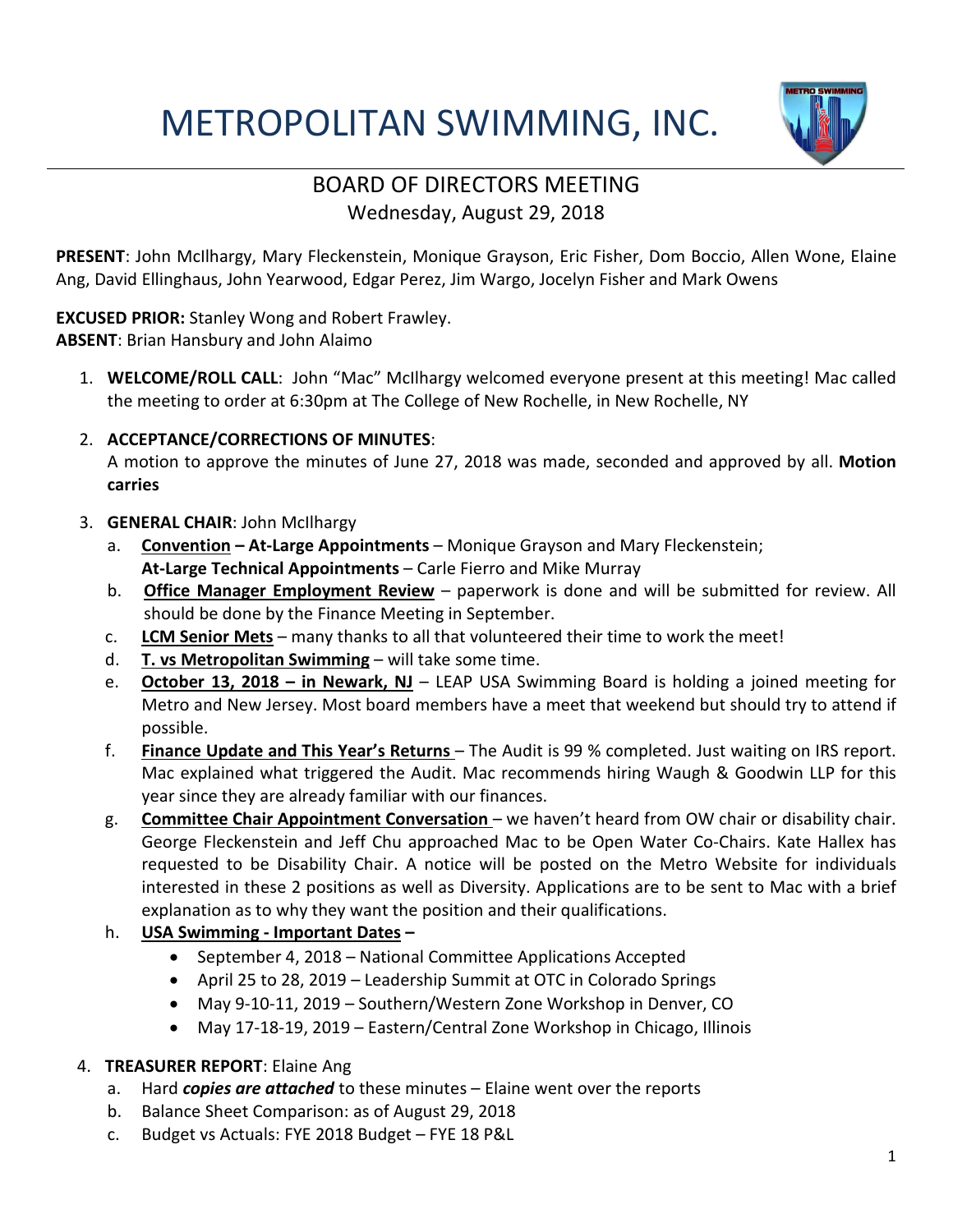- d. Profit and Loss Comparison September 1, 2017 to August 29, 2018
- e. Books for 2017-18 will close on August 31, 2018 we have stayed pretty much on budget!
- f. Conversation about Finance followed. This will be reviewed at the Finance Meeting in September.

#### 5. **ADMINISTRATIVE VICE CHAIRS**: Eric Fisher

- a. We are looking to change the Metropolitan Swimming email addresses to a different program where mailboxes are free for Not-for-Profit associations.
- b. Eric has been working on updating the P&P Manual it was emailed to the Board. Track changes were available for review.
- c. Post-Meet-Reports have been coming in a timely manner.
- d. We will be updating the By-Laws after the LEAP Meeting.

#### 6. **AGE GROUP CO-CHAIRS**: John Yearwood and Dom Boccio

- a. LCM Eastern Zone Championship was fine Metro had the largest team. Chaperones were great. Very long discussion followed about Zones.
- b. Age Group will have a Committee meeting about Zones as a Team Travel, at logistics, at minimum number of cuts required per swimmer, and the need for chaperones.

#### 7. **ATHLETES REPRESENTATIVES**: Jocelyn Fisher and Mark Owens

a. Athletes did not have a report.

#### 8. **SAFETY COORDINATOR**: Edgar Perez

a. Edgar had no report.

#### 9. **FINANCE CHAIR REPORT**: Allen Wone

a. We will retain an accounting firm to help with taxes.

#### 10. **SENIOR CO-CHAIRS**: Jim Wargo and John Alaimo

- a. Jim would like to thank Brian Hansbury, Eric Fisher and Mary Fleckenstein for their tremendous work at Senior Mets. The Meet Referee did a fantastic job! It was a very well-run meet!
- b. Jim mentioned that Metro Athletes performed well at the Nationals and at Speedo Junior National Championships in Irvine, CA. Great job also from Metro Officials and those meets! There was lots of Metro comradery!
	- Junior National Champions:
		- o Christiana Regenauer (COND) 50 & 100 free
		- o Jason Louser (LIAC) 400 IM
	- Junior Nationals Top 8 Finishers:
		- $\circ$  CJ Hinckley AGUA 5<sup>th</sup> in 1500 free
		- $\circ$  Lauryn Johnson LIAC 8<sup>th</sup> in 200 fly
		- o Dylan Porges AGUA  $8^{th}$  in 200 fly and  $7^{th}$  in 800 free
		- $\circ$  Jason Louser LIAC 7<sup>th</sup> in 100 breast and 5<sup>th</sup> in 200 IM
		- $\circ$  Isabel Gormley AGUA 2<sup>nd</sup> in 400 IM and 3<sup>rd</sup> in 200 IM
		- o Dylan Rhee AGUA  $6<sup>th</sup>$  in 200 breast
	- The following teams also participated in Junior Nationals BAD, LIE, NYSA and WEST
	- Phillips 66 Nationals the following teams attended:
		- o AGUA Isabel Gormley, Dylan Rhee, Sophia Zhang
		- o BAD Jack Collins
		- o COND Emily Escobedo, Christiana Regenauer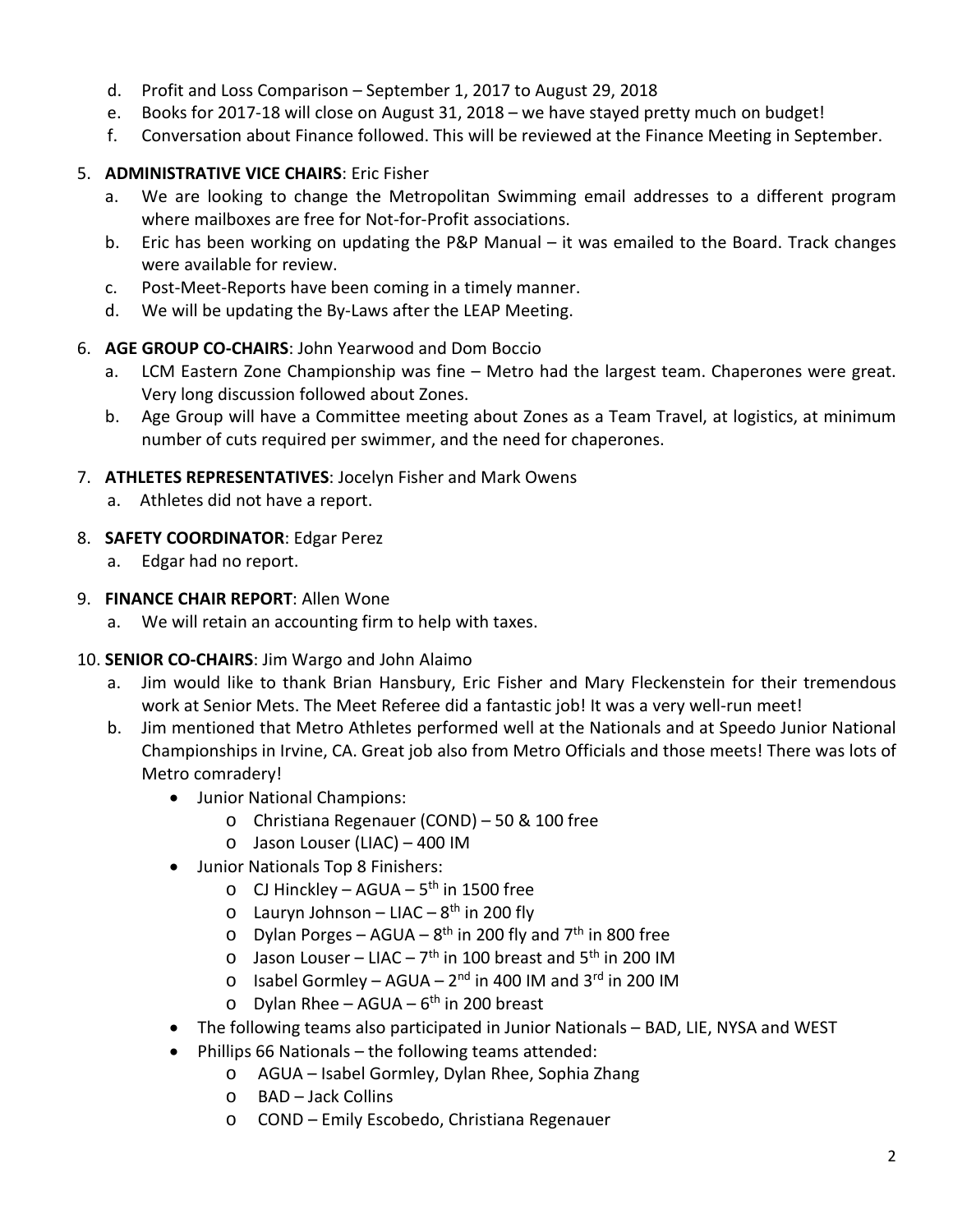- o IA Makaylas Sargent
- o LIAC Jason Louser, Chloe Stepanek
- o NYAC Breeja Larson, Catherine Meili
- o TS Benjamin Cono
- o UN Conor Dwyer
- c. Mary thanked Jim for sending her the information to post on the website
- d. Jim would like to develop a Mentorship program and apply for a USA Swimming Grant
- e. Senior Committee will look at Senior Mets to see if there needs to be a change in order of events.

#### 11. **COACHES**: John Yearwood

a. John had no report

#### 12. **TECHNICAL PLANNING**: David Ellinghaus

- a. The TP Committee had a meeting prior to this BOD meeting to work on possible time standards for JO's, Silvers, Bronze, and Senior Mets.
- b. Dom will continue to work on the Age Group time standards and hopes to present it at the HOD meeting.
- c. Question about when Senior Mets LCM will be scheduled for next summer. Long course championship meet schedule will be decided in January!

#### 13. **OFFICE MANAGER**: Mary Fleckenstein

- a. Nothing new to report.
- b. Mary wants to thank Elaine for diligently working into the night to process all the checks that needed to be signed and mailed before the end of the month.

#### 14. **OLD/UNFINISHED BUSINESS**:

a. None currently

#### 15. **NEW BUSINESS**:

- a. The Long Island Aquatic Club would like to be the Metro sponsored host for the 2020 Long Course Eastern Zones, August 5-8, 2020 at NCAC, East Meadow, Long Island. Dom read the proposal to the board.
- b. Dom will check with the hotels about reserving blocks of rooms.
- c. A motion to accept LIAC's proposal was made, seconded and accepted by all. **Motion carries**.
- d. The bid will be sent to Bud Rimbault (Eastern Zone Championship Chair) and Dave Ferris will be doing a presentation at EZ Meeting at USA Swim Convention.

#### **Next BOD/Finance Meeting – September 5, 2018 at NCAC**

#### **Next HOD Meeting – Saturday, September 15, 2018** at 10:00am at Kips Bay Boys & Girls Club - 1930 Randall Avenue, Bronx, NY

*Mandatory meeting for athlete and non-athlete representative. Must be registered with club and in good standing. All voting delegates must be pre-registered as a delegate. Please email the Metro office to update and confirm your delegates. All 2019 registrations materials will be emailed and posted at the end of August.*

A motion to adjourn the meeting was made, seconded and approved by all. **Motion carries**. Meeting adjourned at 8:10pm.

Respectfully submitted by Monique Grayson September 9, 2018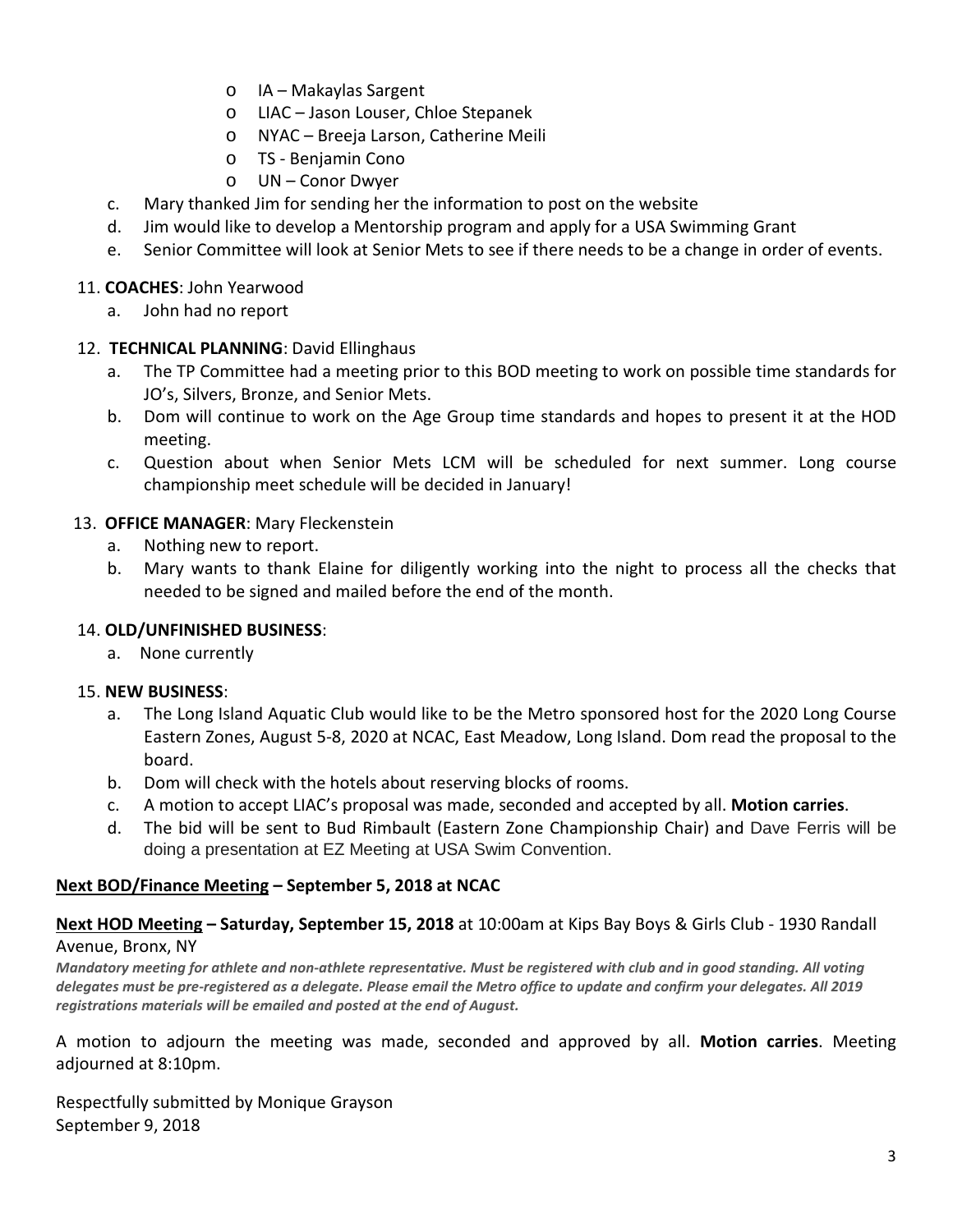

99 Sheep Pasture Road, Port Jefferson, NY 11777 (631) 736-6422 - FAX (631) 938-7418 Email address: metro.office@metroswimming.org



**BOARD OF DIRECTORS MEETING** Wednesday, August 29, 2018 6:30 PM The College of New Rochelle, Wellness Center 215 Liberty Avenue, New Rochelle, NY 10805 Room 203, upstairs

#### 1: CALL TO ORDER, WELCOME, and INTRODUCTIONS:

Excused prior to meeting: Stanley Wong

Roll Call:

**NOT PRESENT** 

2: ACCEPTANCE/CORRECTIONS OF MINUTES:

#### Reports of officers

3: GENERAL CHAIR: John McIlhargy: Welcome -General Updates-

- 1. At-Large Technical Appointments-Monique and Mary/Tech At-Large Carle and Mike Murray
- 2. Office Manager Employment Review
- 3. Senior Mets Thank you
- 4. Finance Update and This year's Returns
- 5. Committee Chair Appt. Conversation- George Fleckenstein and Jeff Chu Open Water Kate Hallex, Disability

4: OFFICERS REPORS: (\*\*additional information or officer request for specific time)

- TREASURER'S REPORT: Elaine Ang
- ADMINISTRATIVE VICE CHAIR: Eric Fisher
- AGE GROUP CHAIR: John Yearwood/Dom Boccio
- · ATHLETES' REPRESENTATIVES: Jocelyn Fisher/Mark Owens TECHNICAL PLANNING: David Ellinghaus
- SAFETY COORDINATOR: Edgar Perez

FINANCE CHAIR: Allen Wone SENIOR CHAIR: Jim Wargo/John Alamo COACHES REPRESENTATIVE: John Yearwood SAFE SPORT COORDINATOR: Brian Hansbury

\*\* At Large Athletes: Stanley Wong/ Robert Frawley

- 5. **OFFICE MANAGER: Mary Fleckenstein**
- UNFINISHED/OLD BUSINESS:  $6:$
- $7:$ **NEW BUSINESS:**
- $8:$ **NEXT MEETING: Schedule**

Adjournment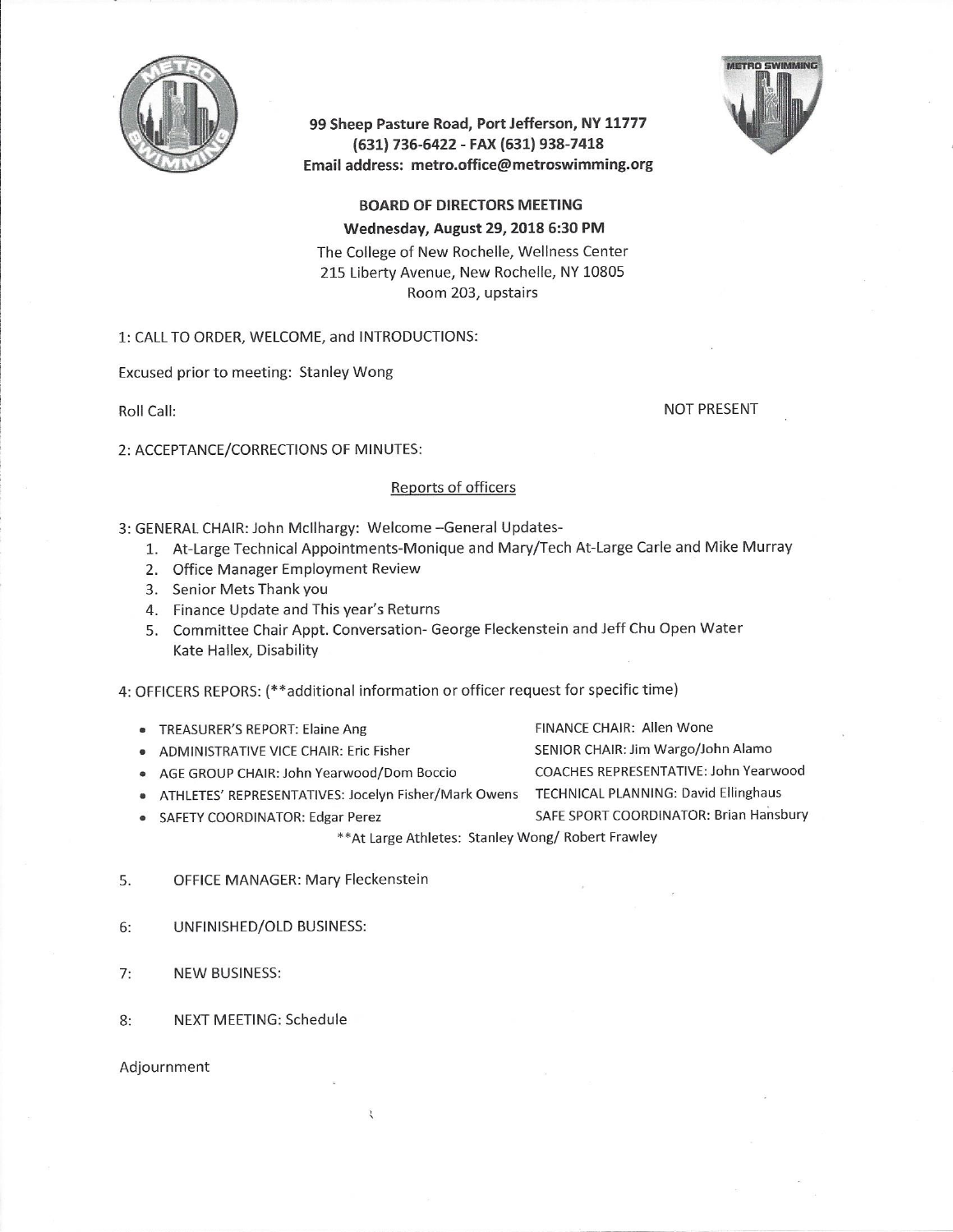## Metropolitan Swimming Inc.

BALANCE SHEET COMPARISON

As of August 29, 2018

| AS OF AUG 29, 2018<br>AS OF AUG 29, 2017 (PY)<br><b>ASSETS</b><br><b>Current Assets</b><br><b>Bank Accounts</b><br>1001 Checking<br>453,337.07<br>439,498.41<br>1002 Sterling National Bank<br>$-13,188.64$<br>0.00<br>1,085.21<br>1002.1 CD# 8293544316<br>1,085.21<br>5,461.64<br>1002.2 CD# 8393532364<br>5,461.64<br>1002.3 CD# 8293532363<br>6,641.79<br>6,641.79<br><b>Total 1002 Sterling National Bank</b><br>13,188.64<br>0.00<br>0.00<br>0.00<br>1003 HSBC Huntington<br>1003.1 CD #47026-2<br>0.00<br>0.00<br>1003.2 CD 47047-5<br>0.00<br>0.00<br>1003.3 CD #61227-0<br>0.00<br>0.00<br><b>Total 1003 HSBC Huntington</b><br>0.00<br>0.00<br>1004 Mutual Fund Investment<br>0.00<br>0.00<br>52,443.84<br>1005 Savings - Chase<br>65,691.80<br>1006 Exchange<br>0.00<br>0.00<br><b>Total Bank Accounts</b><br>\$519,028.87<br>\$505,130.89<br><b>Accounts Receivable</b><br>1100 Accounts Receivable<br>12,551.98<br>7,710.51<br><b>Total Accounts Receivable</b><br>\$7,710.51<br>\$12,551.98<br><b>Other Current Assets</b><br>1007 Fidelity & Guaranty<br>222,280.34<br>220,079.54<br>214,475.00<br>1008 National Integrity<br>217,906.64<br>1200 Prepaid Expenses<br>0.00<br>0.00<br>1210 Credit Card Receivables<br>0.00<br>0.00<br><b>Undeposited Funds</b><br>0.00<br>0.00<br><b>Total Other Current Assets</b><br>\$434,554.54<br>\$440,186.98<br><b>Total Current Assets</b><br>\$947,395.94<br>\$971,767.83<br><b>Fixed Assets</b><br>1300 Furniture & Fixtures<br>3,125.89<br>3,125.89<br>Depreciation<br>$-156.30$<br>$-156.30$<br><b>Original Cost</b><br>0.00<br>0.00<br><b>Total 1300 Furniture &amp; Fixtures</b><br>2,969.59<br>2,969.59<br>1301 Hall of Fame - Lehman<br>24,751.97<br>24,751.97<br>Depreciation<br>$-1,736.60$<br>$-2,865.39$<br>Total 1301 Hall of Fame - Lehman<br>21,886.58<br>23,015.37<br><b>Total Fixed Assets</b><br>\$24,856.17<br>\$25,984.96<br><b>TOTAL ASSETS</b><br>\$996,624.00<br>\$973,380.90 | <b>TOTAL</b> |  |  |
|------------------------------------------------------------------------------------------------------------------------------------------------------------------------------------------------------------------------------------------------------------------------------------------------------------------------------------------------------------------------------------------------------------------------------------------------------------------------------------------------------------------------------------------------------------------------------------------------------------------------------------------------------------------------------------------------------------------------------------------------------------------------------------------------------------------------------------------------------------------------------------------------------------------------------------------------------------------------------------------------------------------------------------------------------------------------------------------------------------------------------------------------------------------------------------------------------------------------------------------------------------------------------------------------------------------------------------------------------------------------------------------------------------------------------------------------------------------------------------------------------------------------------------------------------------------------------------------------------------------------------------------------------------------------------------------------------------------------------------------------------------------------------------------------------------------------------------------------------------------------------------------------------------------------------------------------------------|--------------|--|--|
|                                                                                                                                                                                                                                                                                                                                                                                                                                                                                                                                                                                                                                                                                                                                                                                                                                                                                                                                                                                                                                                                                                                                                                                                                                                                                                                                                                                                                                                                                                                                                                                                                                                                                                                                                                                                                                                                                                                                                            |              |  |  |
|                                                                                                                                                                                                                                                                                                                                                                                                                                                                                                                                                                                                                                                                                                                                                                                                                                                                                                                                                                                                                                                                                                                                                                                                                                                                                                                                                                                                                                                                                                                                                                                                                                                                                                                                                                                                                                                                                                                                                            |              |  |  |
|                                                                                                                                                                                                                                                                                                                                                                                                                                                                                                                                                                                                                                                                                                                                                                                                                                                                                                                                                                                                                                                                                                                                                                                                                                                                                                                                                                                                                                                                                                                                                                                                                                                                                                                                                                                                                                                                                                                                                            |              |  |  |
|                                                                                                                                                                                                                                                                                                                                                                                                                                                                                                                                                                                                                                                                                                                                                                                                                                                                                                                                                                                                                                                                                                                                                                                                                                                                                                                                                                                                                                                                                                                                                                                                                                                                                                                                                                                                                                                                                                                                                            |              |  |  |
|                                                                                                                                                                                                                                                                                                                                                                                                                                                                                                                                                                                                                                                                                                                                                                                                                                                                                                                                                                                                                                                                                                                                                                                                                                                                                                                                                                                                                                                                                                                                                                                                                                                                                                                                                                                                                                                                                                                                                            |              |  |  |
|                                                                                                                                                                                                                                                                                                                                                                                                                                                                                                                                                                                                                                                                                                                                                                                                                                                                                                                                                                                                                                                                                                                                                                                                                                                                                                                                                                                                                                                                                                                                                                                                                                                                                                                                                                                                                                                                                                                                                            |              |  |  |
|                                                                                                                                                                                                                                                                                                                                                                                                                                                                                                                                                                                                                                                                                                                                                                                                                                                                                                                                                                                                                                                                                                                                                                                                                                                                                                                                                                                                                                                                                                                                                                                                                                                                                                                                                                                                                                                                                                                                                            |              |  |  |
|                                                                                                                                                                                                                                                                                                                                                                                                                                                                                                                                                                                                                                                                                                                                                                                                                                                                                                                                                                                                                                                                                                                                                                                                                                                                                                                                                                                                                                                                                                                                                                                                                                                                                                                                                                                                                                                                                                                                                            |              |  |  |
|                                                                                                                                                                                                                                                                                                                                                                                                                                                                                                                                                                                                                                                                                                                                                                                                                                                                                                                                                                                                                                                                                                                                                                                                                                                                                                                                                                                                                                                                                                                                                                                                                                                                                                                                                                                                                                                                                                                                                            |              |  |  |
|                                                                                                                                                                                                                                                                                                                                                                                                                                                                                                                                                                                                                                                                                                                                                                                                                                                                                                                                                                                                                                                                                                                                                                                                                                                                                                                                                                                                                                                                                                                                                                                                                                                                                                                                                                                                                                                                                                                                                            |              |  |  |
|                                                                                                                                                                                                                                                                                                                                                                                                                                                                                                                                                                                                                                                                                                                                                                                                                                                                                                                                                                                                                                                                                                                                                                                                                                                                                                                                                                                                                                                                                                                                                                                                                                                                                                                                                                                                                                                                                                                                                            |              |  |  |
|                                                                                                                                                                                                                                                                                                                                                                                                                                                                                                                                                                                                                                                                                                                                                                                                                                                                                                                                                                                                                                                                                                                                                                                                                                                                                                                                                                                                                                                                                                                                                                                                                                                                                                                                                                                                                                                                                                                                                            |              |  |  |
|                                                                                                                                                                                                                                                                                                                                                                                                                                                                                                                                                                                                                                                                                                                                                                                                                                                                                                                                                                                                                                                                                                                                                                                                                                                                                                                                                                                                                                                                                                                                                                                                                                                                                                                                                                                                                                                                                                                                                            |              |  |  |
|                                                                                                                                                                                                                                                                                                                                                                                                                                                                                                                                                                                                                                                                                                                                                                                                                                                                                                                                                                                                                                                                                                                                                                                                                                                                                                                                                                                                                                                                                                                                                                                                                                                                                                                                                                                                                                                                                                                                                            |              |  |  |
|                                                                                                                                                                                                                                                                                                                                                                                                                                                                                                                                                                                                                                                                                                                                                                                                                                                                                                                                                                                                                                                                                                                                                                                                                                                                                                                                                                                                                                                                                                                                                                                                                                                                                                                                                                                                                                                                                                                                                            |              |  |  |
|                                                                                                                                                                                                                                                                                                                                                                                                                                                                                                                                                                                                                                                                                                                                                                                                                                                                                                                                                                                                                                                                                                                                                                                                                                                                                                                                                                                                                                                                                                                                                                                                                                                                                                                                                                                                                                                                                                                                                            |              |  |  |
|                                                                                                                                                                                                                                                                                                                                                                                                                                                                                                                                                                                                                                                                                                                                                                                                                                                                                                                                                                                                                                                                                                                                                                                                                                                                                                                                                                                                                                                                                                                                                                                                                                                                                                                                                                                                                                                                                                                                                            |              |  |  |
|                                                                                                                                                                                                                                                                                                                                                                                                                                                                                                                                                                                                                                                                                                                                                                                                                                                                                                                                                                                                                                                                                                                                                                                                                                                                                                                                                                                                                                                                                                                                                                                                                                                                                                                                                                                                                                                                                                                                                            |              |  |  |
|                                                                                                                                                                                                                                                                                                                                                                                                                                                                                                                                                                                                                                                                                                                                                                                                                                                                                                                                                                                                                                                                                                                                                                                                                                                                                                                                                                                                                                                                                                                                                                                                                                                                                                                                                                                                                                                                                                                                                            |              |  |  |
|                                                                                                                                                                                                                                                                                                                                                                                                                                                                                                                                                                                                                                                                                                                                                                                                                                                                                                                                                                                                                                                                                                                                                                                                                                                                                                                                                                                                                                                                                                                                                                                                                                                                                                                                                                                                                                                                                                                                                            |              |  |  |
|                                                                                                                                                                                                                                                                                                                                                                                                                                                                                                                                                                                                                                                                                                                                                                                                                                                                                                                                                                                                                                                                                                                                                                                                                                                                                                                                                                                                                                                                                                                                                                                                                                                                                                                                                                                                                                                                                                                                                            |              |  |  |
|                                                                                                                                                                                                                                                                                                                                                                                                                                                                                                                                                                                                                                                                                                                                                                                                                                                                                                                                                                                                                                                                                                                                                                                                                                                                                                                                                                                                                                                                                                                                                                                                                                                                                                                                                                                                                                                                                                                                                            |              |  |  |
|                                                                                                                                                                                                                                                                                                                                                                                                                                                                                                                                                                                                                                                                                                                                                                                                                                                                                                                                                                                                                                                                                                                                                                                                                                                                                                                                                                                                                                                                                                                                                                                                                                                                                                                                                                                                                                                                                                                                                            |              |  |  |
|                                                                                                                                                                                                                                                                                                                                                                                                                                                                                                                                                                                                                                                                                                                                                                                                                                                                                                                                                                                                                                                                                                                                                                                                                                                                                                                                                                                                                                                                                                                                                                                                                                                                                                                                                                                                                                                                                                                                                            |              |  |  |
|                                                                                                                                                                                                                                                                                                                                                                                                                                                                                                                                                                                                                                                                                                                                                                                                                                                                                                                                                                                                                                                                                                                                                                                                                                                                                                                                                                                                                                                                                                                                                                                                                                                                                                                                                                                                                                                                                                                                                            |              |  |  |
|                                                                                                                                                                                                                                                                                                                                                                                                                                                                                                                                                                                                                                                                                                                                                                                                                                                                                                                                                                                                                                                                                                                                                                                                                                                                                                                                                                                                                                                                                                                                                                                                                                                                                                                                                                                                                                                                                                                                                            |              |  |  |
|                                                                                                                                                                                                                                                                                                                                                                                                                                                                                                                                                                                                                                                                                                                                                                                                                                                                                                                                                                                                                                                                                                                                                                                                                                                                                                                                                                                                                                                                                                                                                                                                                                                                                                                                                                                                                                                                                                                                                            |              |  |  |
|                                                                                                                                                                                                                                                                                                                                                                                                                                                                                                                                                                                                                                                                                                                                                                                                                                                                                                                                                                                                                                                                                                                                                                                                                                                                                                                                                                                                                                                                                                                                                                                                                                                                                                                                                                                                                                                                                                                                                            |              |  |  |
|                                                                                                                                                                                                                                                                                                                                                                                                                                                                                                                                                                                                                                                                                                                                                                                                                                                                                                                                                                                                                                                                                                                                                                                                                                                                                                                                                                                                                                                                                                                                                                                                                                                                                                                                                                                                                                                                                                                                                            |              |  |  |
|                                                                                                                                                                                                                                                                                                                                                                                                                                                                                                                                                                                                                                                                                                                                                                                                                                                                                                                                                                                                                                                                                                                                                                                                                                                                                                                                                                                                                                                                                                                                                                                                                                                                                                                                                                                                                                                                                                                                                            |              |  |  |
|                                                                                                                                                                                                                                                                                                                                                                                                                                                                                                                                                                                                                                                                                                                                                                                                                                                                                                                                                                                                                                                                                                                                                                                                                                                                                                                                                                                                                                                                                                                                                                                                                                                                                                                                                                                                                                                                                                                                                            |              |  |  |
|                                                                                                                                                                                                                                                                                                                                                                                                                                                                                                                                                                                                                                                                                                                                                                                                                                                                                                                                                                                                                                                                                                                                                                                                                                                                                                                                                                                                                                                                                                                                                                                                                                                                                                                                                                                                                                                                                                                                                            |              |  |  |
|                                                                                                                                                                                                                                                                                                                                                                                                                                                                                                                                                                                                                                                                                                                                                                                                                                                                                                                                                                                                                                                                                                                                                                                                                                                                                                                                                                                                                                                                                                                                                                                                                                                                                                                                                                                                                                                                                                                                                            |              |  |  |
|                                                                                                                                                                                                                                                                                                                                                                                                                                                                                                                                                                                                                                                                                                                                                                                                                                                                                                                                                                                                                                                                                                                                                                                                                                                                                                                                                                                                                                                                                                                                                                                                                                                                                                                                                                                                                                                                                                                                                            |              |  |  |
|                                                                                                                                                                                                                                                                                                                                                                                                                                                                                                                                                                                                                                                                                                                                                                                                                                                                                                                                                                                                                                                                                                                                                                                                                                                                                                                                                                                                                                                                                                                                                                                                                                                                                                                                                                                                                                                                                                                                                            |              |  |  |
|                                                                                                                                                                                                                                                                                                                                                                                                                                                                                                                                                                                                                                                                                                                                                                                                                                                                                                                                                                                                                                                                                                                                                                                                                                                                                                                                                                                                                                                                                                                                                                                                                                                                                                                                                                                                                                                                                                                                                            |              |  |  |
|                                                                                                                                                                                                                                                                                                                                                                                                                                                                                                                                                                                                                                                                                                                                                                                                                                                                                                                                                                                                                                                                                                                                                                                                                                                                                                                                                                                                                                                                                                                                                                                                                                                                                                                                                                                                                                                                                                                                                            |              |  |  |
|                                                                                                                                                                                                                                                                                                                                                                                                                                                                                                                                                                                                                                                                                                                                                                                                                                                                                                                                                                                                                                                                                                                                                                                                                                                                                                                                                                                                                                                                                                                                                                                                                                                                                                                                                                                                                                                                                                                                                            |              |  |  |
|                                                                                                                                                                                                                                                                                                                                                                                                                                                                                                                                                                                                                                                                                                                                                                                                                                                                                                                                                                                                                                                                                                                                                                                                                                                                                                                                                                                                                                                                                                                                                                                                                                                                                                                                                                                                                                                                                                                                                            |              |  |  |
|                                                                                                                                                                                                                                                                                                                                                                                                                                                                                                                                                                                                                                                                                                                                                                                                                                                                                                                                                                                                                                                                                                                                                                                                                                                                                                                                                                                                                                                                                                                                                                                                                                                                                                                                                                                                                                                                                                                                                            |              |  |  |

LIABILITIES AND EQUITY Liabilities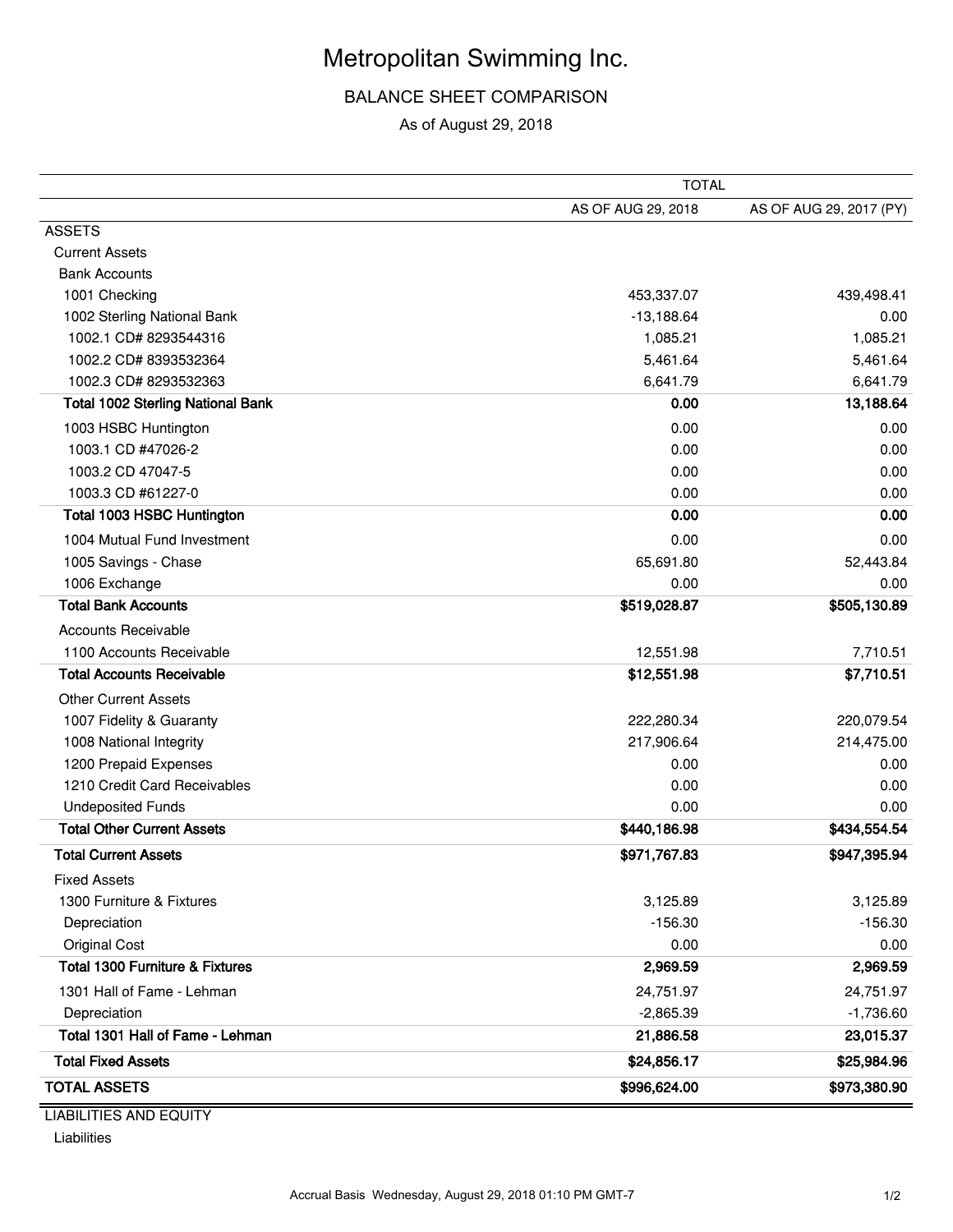|                                        | <b>TOTAL</b>       |                         |  |
|----------------------------------------|--------------------|-------------------------|--|
|                                        | AS OF AUG 29, 2018 | AS OF AUG 29, 2017 (PY) |  |
| <b>Current Liabilities</b>             |                    |                         |  |
| Accounts Payable                       |                    |                         |  |
| <b>Accounts Payable</b>                | 0.00               | 0.00                    |  |
| <b>Total Accounts Payable</b>          | \$0.00             | \$0.00                  |  |
| <b>Credit Cards</b>                    |                    |                         |  |
| 2200 American Express                  | 0.00               | 0.00                    |  |
| <b>Total Credit Cards</b>              | \$0.00             | \$0.00                  |  |
| <b>Other Current Liabilities</b>       |                    |                         |  |
| 2001 Accrued Expense                   | 0.00               | 0.00                    |  |
| 2005 Deferred Revenue                  | 0.00               | 0.00                    |  |
| <b>Total Other Current Liabilities</b> | \$0.00             | \$0.00                  |  |
| <b>Total Current Liabilities</b>       | \$0.00             | \$0.00                  |  |
| <b>Total Liabilities</b>               | \$0.00             | \$0.00                  |  |
| Equity                                 |                    |                         |  |
| 3900 Retained Earnings                 | 847,213.74         | 848,745.43              |  |
| <b>Opening Balance Equity</b>          | 0.00               | 0.00                    |  |
| Net Income                             | 149,410.26         | 124,635.47              |  |
| <b>Total Equity</b>                    | \$996,624.00       | \$973,380.90            |  |
| <b>TOTAL LIABILITIES AND EQUITY</b>    | \$996,624.00       | \$973,380.90            |  |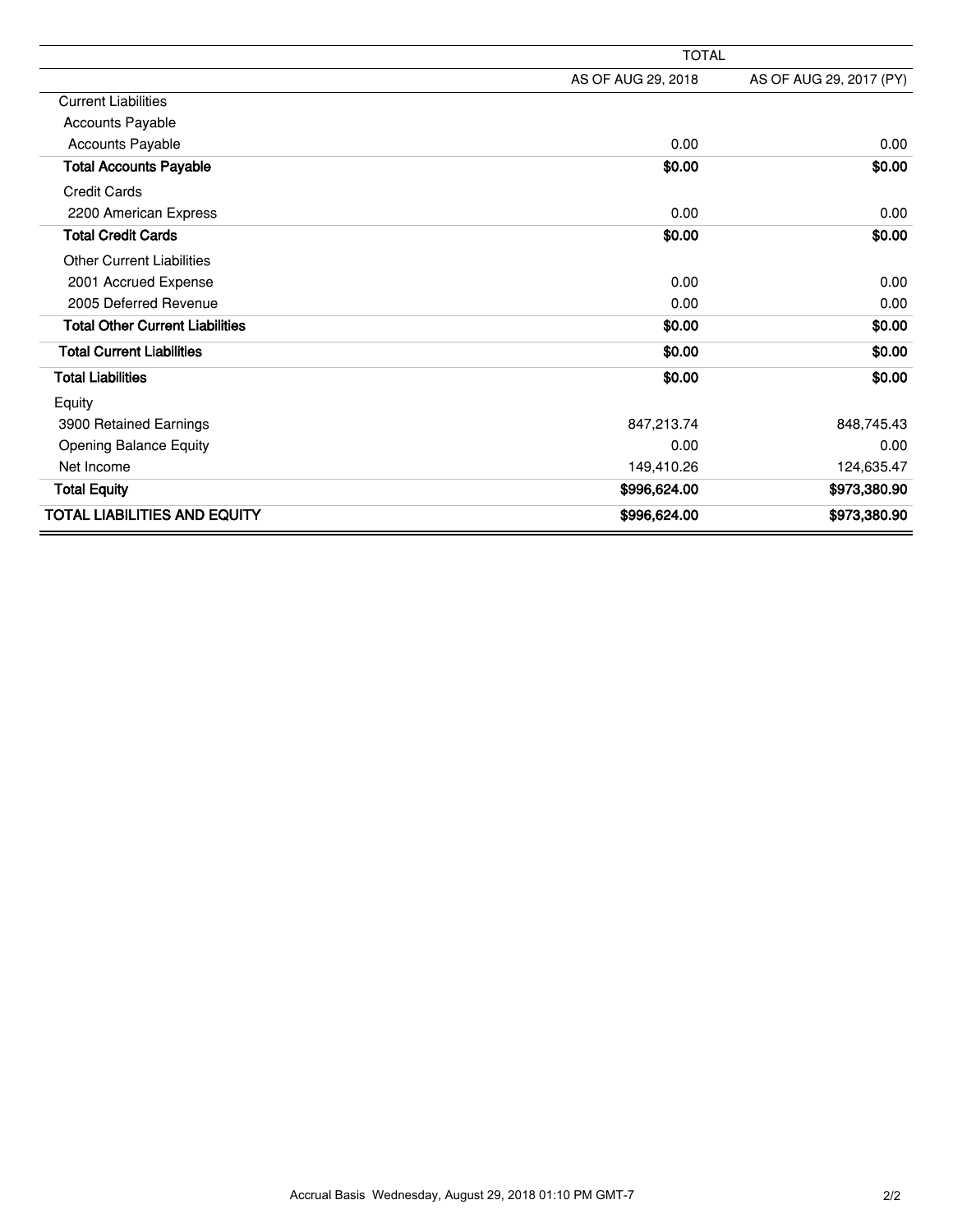### Metropolitan Swimming Inc.

#### BUDGET VS. ACTUALS: FYE 2018 BUDGET - FY18 P&L

#### September 2017 - August 2018

|                                    |               | <b>TOTAL</b>  |                    |             |
|------------------------------------|---------------|---------------|--------------------|-------------|
|                                    | <b>ACTUAL</b> | <b>BUDGET</b> | <b>OVER BUDGET</b> | % OF BUDGET |
| Income                             |               |               |                    |             |
| 5000.00 General Income Accts       |               |               |                    |             |
| 5001.00 Investment Income          | 0.45          |               | 0.45               |             |
| 5001.10 Interest Income            | 5,744.93      |               | 5,744.93           |             |
| Total 5001.00 Investment Income    | 5,745.38      |               | 5,745.38           |             |
| 5002.00 Fee & Surcharge            |               |               |                    |             |
| 5002.10 Sanctions Fee              | 15,075.00     | 21,000.00     | $-5,925.00$        | 71.79%      |
| 5002.15 Post Meet Fee (20%)        | 313,694.45    | 217,500.00    | 96,194.45          | 144.23%     |
| 5002.17 Senior Surcharge           |               | 10,000.00     | $-10,000.00$       |             |
| 5002.18 JO Surcharge               | 5,365.00      | 16,000.00     | $-10,635.00$       | 33.53 %     |
| 5002.19 Silver/Bronze Surcharge    | 13,077.00     | 6,000.00      | 7,077.00           | 217.95%     |
| Total 5002.00 Fee & Surcharge      | 347,211.45    | 270,500.00    | 76,711.45          | 128.36%     |
| 5005.10 Fines                      |               |               |                    |             |
| 5005.17 Admins Fines               | 2,166.00      | 4,500.00      | $-2,334.00$        | 48.13%      |
| 5005.18 Junior fines               |               | 100.00        | $-100.00$          |             |
| 5005.19 Senior Fines               |               | 100.00        | $-100.00$          |             |
| <b>Total 5005.10 Fines</b>         | 2,166.00      | 4,700.00      | $-2,534.00$        | 46.09%      |
| 5006.00 Registrations              |               |               |                    |             |
| 5006.10 Club-Received              | 16,225.00     | 18,000.00     | $-1,775.00$        | 90.14 %     |
| 7006.10 Club-Paid                  | $-6,230.00$   | $-6,000.00$   | $-230.00$          | 103.83%     |
| Total 5006.10 Club-Received        | 9,995.00      | 12,000.00     | $-2,005.00$        | 83.29 %     |
| 5006.20 Athlete-Received           | 742,154.00    | 700,000.00    | 42,154.00          | 106.02%     |
| 7006.20 Athlete-Paid               | $-617,013.00$ | $-545,000.00$ | $-72,013.00$       | 113.21 %    |
| Total 5006.20 Athlete-Received     | 125,141.00    | 155,000.00    | $-29,859.00$       | 80.74 %     |
| 5006.30 Non Athlete-Received       | 73,290.00     | 65,000.00     | 8,290.00           | 112.75%     |
| 7006.30 Non Athlete-Paid           | $-62,462.00$  | $-55,000.00$  | $-7,462.00$        | 113.57%     |
| Total 5006.30 Non Athlete-Received | 10,828.00     | 10,000.00     | 828.00             | 108.28%     |
| 5006.40 Transfers-Received         | 4,150.00      | 3,000.00      | 1,150.00           | 138.33 %    |
| Total 5006.00 Registrations        | 150,114.00    | 180,000.00    | $-29,886.00$       | 83.40%      |
| 5010.00 Bounced Check Fee          |               |               |                    |             |
| 5010.10 Bounced Check Fee          | 50.00         |               | 50.00              |             |
| Total 5010.00 Bounced Check Fee    | 50.00         |               | 50.00              |             |
| 5011.00 Misc - Office              | $-71.68$      |               | $-71.68$           |             |
| 5014.00 Sales                      | 3,975.00      |               | 3,975.00           |             |
| Total 5000.00 General Income Accts | 509,190.15    | 455,200.00    | 53,990.15          | 111.86%     |
| <b>Total Income</b>                | \$509,190.15  | \$455,200.00  | \$53,990.15        | 111.86%     |
| <b>GROSS PROFIT</b>                | \$509,190.15  | \$455,200.00  | \$53,990.15        | 111.86%     |
| Expenses                           |               |               |                    |             |
| 6100.00 Athletics Service Program  |               |               |                    |             |
| 6110 Travel Program                | $-5,923.92$   |               | $-5,923.92$        |             |
| 6110.00 Travel Reimbursement       | 5,923.92      |               | 5,923.92           |             |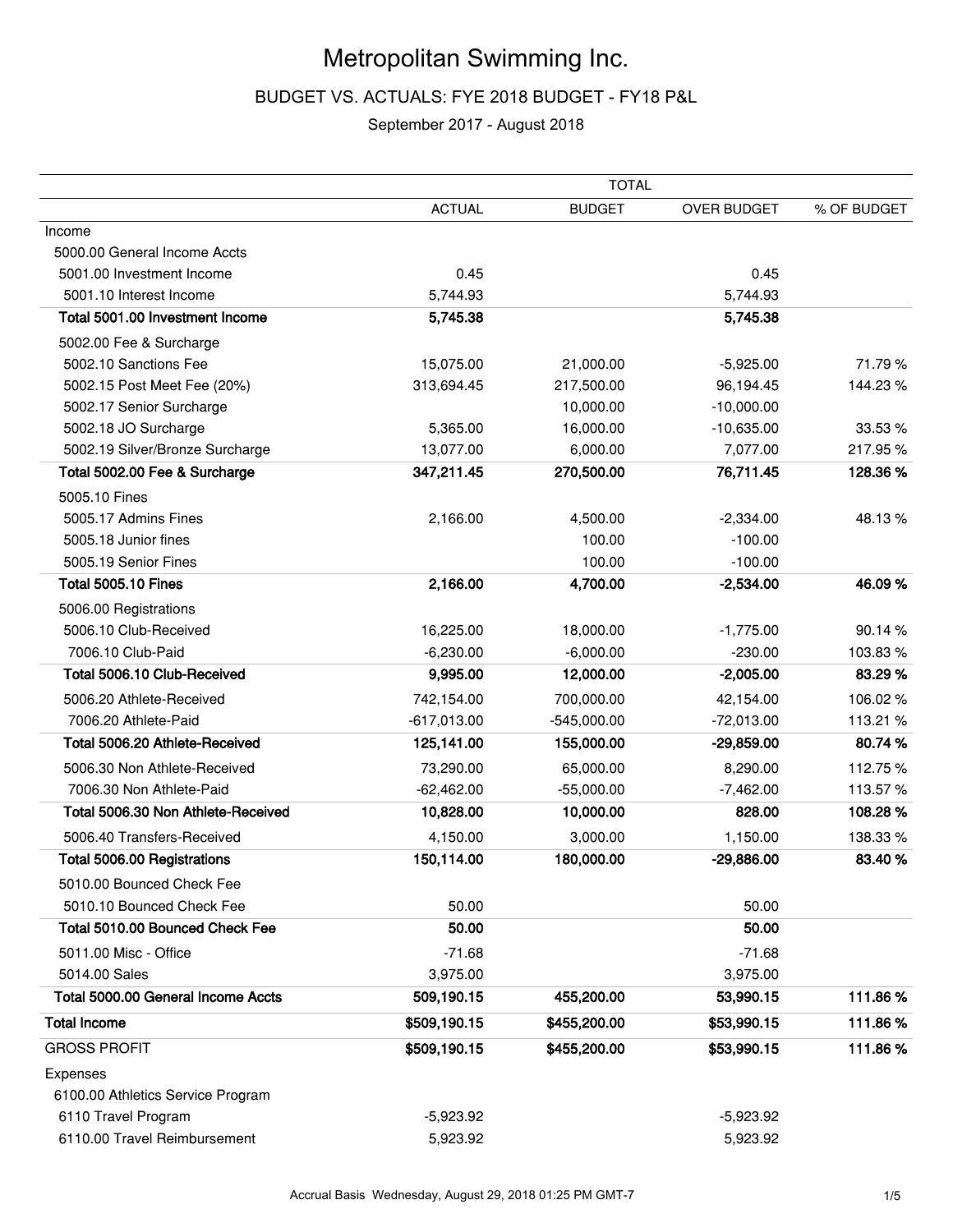|                                          | <b>TOTAL</b>  |               |                    |             |
|------------------------------------------|---------------|---------------|--------------------|-------------|
|                                          | <b>ACTUAL</b> | <b>BUDGET</b> | <b>OVER BUDGET</b> | % OF BUDGET |
| 6110.11 SC Sectional                     | 18,800.00     | 12,500.00     | 6,300.00           | 150.40%     |
| 6110.12 LC Senior Zone/Sectional         | 4,200.00      | 12,500.00     | $-8,300.00$        | 33.60%      |
| 6110.14 SC NCSA Junior                   | 30,800.00     | 5,000.00      | 25,800.00          | 616.00%     |
| 6110.15 LC NCSA Junior                   | 2,000.00      | 5,000.00      | $-3,000.00$        | 40.00%      |
| 6110.16 LC Futures                       | 16,000.00     | 5,000.00      | 11,000.00          | 320.00%     |
| 6110.18 USA JR National SC               | 11,062.58     | 15,000.00     | $-3,937.42$        | 73.75%      |
| 6110.19 USA JR National LC               | 16,800.00     | 15,000.00     | 1,800.00           | 112.00%     |
| 6110.21 USA Pro Series                   |               | 5,000.00      | $-5,000.00$        |             |
| 6110.22 USA National/Open SC             | 3,600.00      | 10,000.00     | $-6,400.00$        | 36.00%      |
| 6110.23 USA National/Open/Phillip66 LC   | 5,000.00      | 10,000.00     | $-5,000.00$        | 50.00%      |
| 6110.30 USA Open Water Champ             | 600.00        | 3,000.00      | $-2,400.00$        | 20.00%      |
| Total 6110.00 Travel Reimbursement       | 114,786.50    | 98,000.00     | 16,786.50          | 117.13%     |
| 6120.00 Scholarships                     | $-2,100.00$   |               | $-2,100.00$        |             |
| 6120.10 Joseph Stetz Registration Income |               | $-2,075.00$   | 2,075.00           |             |
| 6120.20 Galuzzi Scholarship In           | $-1,000.00$   |               | $-1,000.00$        |             |
| 7120.10 Joe Stetz Scholarship Awards     | 2,000.00      | 2,000.00      | 0.00               | 100.00%     |
| Total 6120.00 Scholarships               | $-1,100.00$   | $-75.00$      | $-1,025.00$        | 1,466.67%   |
| 6130.00 Programs                         |               |               |                    |             |
| 6131.00 Age Group Zone Meet              |               |               |                    |             |
| 6131.10 LC Zone                          |               |               |                    |             |
| 6131.11 LC Zone fees collected           | $-47,224.39$  | $-95,000.00$  | 47,775.61          | 49.71 %     |
| 6131.12 LC Zone Entry fees               | 5,179.00      |               | 5,179.00           |             |
| 7131.10 LC Zone Entries Fees Paid        |               | 7,000.00      | $-7,000.00$        |             |
| 7131.11 LC Zone Uniforms                 | 29,154.28     | 35,000.00     | $-5,845.72$        | 83.30 %     |
| 7131.12 LC Zone Petty Cash & supplies    | 1,820.44      | 2,000.00      | $-179.56$          | 91.02%      |
| 7131.13 LC Zone Bus                      | 22,072.93     | 25,000.00     | $-2,927.07$        | 88.29%      |
| 7131.14 LC Zone Hotel & meals            | 7,910.03      | 77,000.00     | $-69,089.97$       | 10.27%      |
| 7131.15 LC Zone Board Member Travel      |               | 1,500.00      | $-1,500.00$        |             |
| 7131.16 LC Zone Official' Expenses       |               | 400.00        | $-400.00$          |             |
| Total 6131.10 LC Zone                    | 18,912.29     | 52,900.00     | $-33,987.71$       | 35.75 %     |
| 6131.20 SC Zone                          |               |               |                    |             |
| 6131.21 SC Zone Entries fees collected   |               | $-34,000.00$  | 34,000.00          |             |
| 7131.20 SC Zone Entries Fee Paid         |               | 2,000.00      | $-2,000.00$        |             |
| 7131.21 SC Zone Uniforms                 |               | 27,000.00     | $-27,000.00$       |             |
| 7131.22 SC Zone Petty cash & supplies    |               | 2,000.00      | $-2,000.00$        |             |
| 7131.23 SC Zone Bus                      |               | 11,000.00     | $-11,000.00$       |             |
| 7131.24 SC Zone Hotel                    |               | 34,000.00     | $-34,000.00$       |             |
| 7131.25 SC Zone Board Member travel      |               | 1,000.00      | $-1,000.00$        |             |
| 7131.26 SC Zone Officials Expenses       |               | 400.00        | $-400.00$          |             |
| <b>Total 6131.20 SC Zone</b>             |               | 43,400.00     | $-43,400.00$       |             |
| Total 6131.00 Age Group Zone Meet        | 18,912.29     | 96,300.00     | $-77,387.71$       | 19.64 %     |
|                                          |               |               |                    |             |
| 6132.00 Senior Training Trip             |               | 20,000.00     | $-20,000.00$       |             |
| 6133.00 Diversity Program                | $-731.52$     | 8,000.00      | $-8,731.52$        | $-9.14%$    |
| Total 6130.00 Programs                   | 18,180.77     | 124,300.00    | $-106, 119.23$     | 14.63%      |
| Total 6100.00 Athletics Service Program  | 125,943.35    | 222,225.00    | $-96,281.65$       | 56.67%      |
| 6200.00 Officials                        |               |               |                    |             |
| 6200.10 Travel Reimbursement             | 8,200.00      | 7,500.00      | 700.00             | 109.33 %    |
| 6200.11 Clinic & Training Expenses       | 4,807.08      | 3,000.00      | 1,807.08           | 160.24 %    |

 $\overline{\phantom{a}}$  $\overline{\phantom{a}}$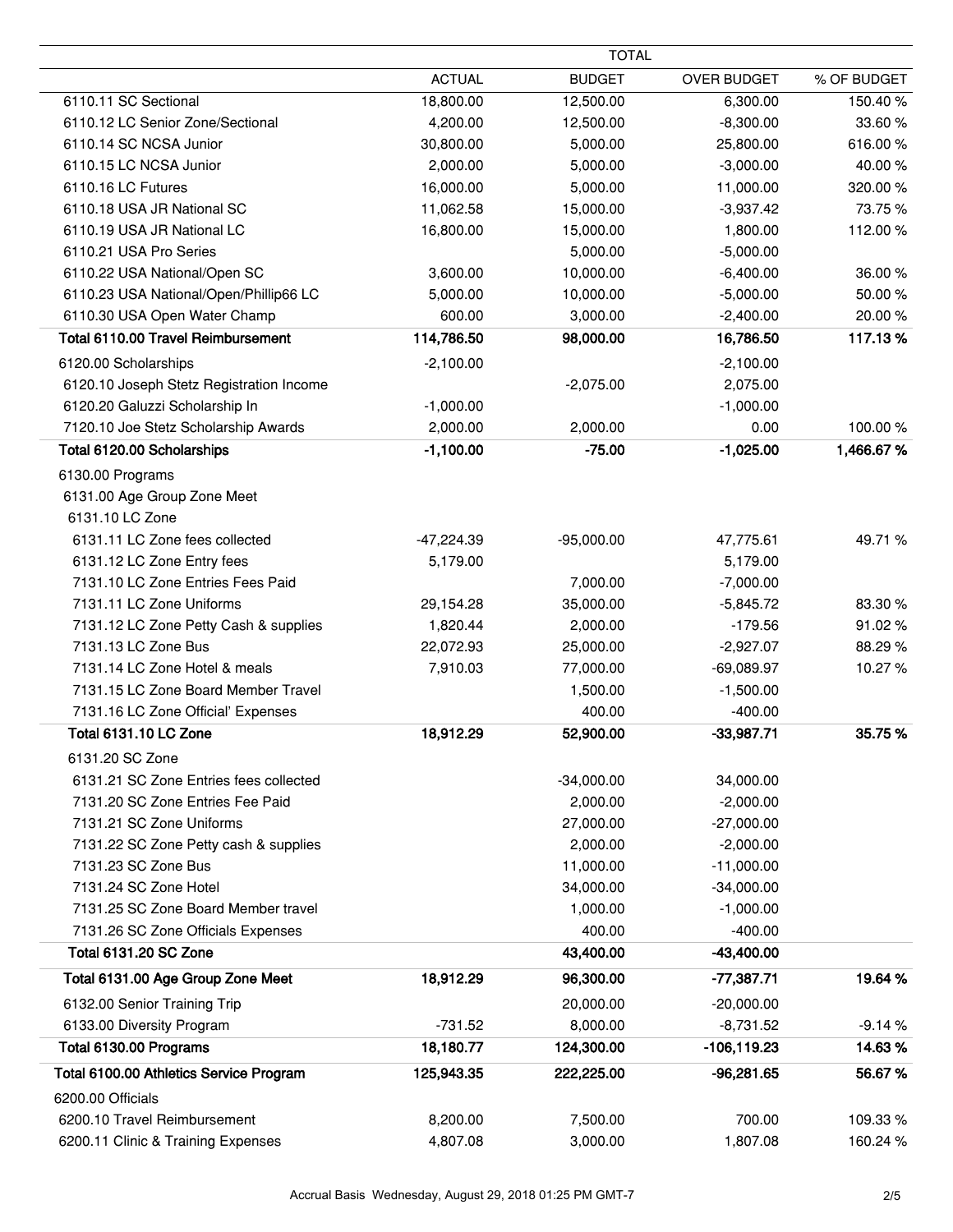| <b>ACTUAL</b><br><b>BUDGET</b><br><b>OVER BUDGET</b><br>6200.12 BGC Reimbursement<br>1,494.50<br>4,000.00<br>$-2,505.50$<br>6200.13 Incentives<br>4,497.04<br>497.04<br>4,000.00<br>Total 6200.00 Officials<br>18,500.00<br>18,998.62<br>498.62<br>6400.00 BOD<br>6410.00 USAS Conferences/Convention Fee<br>13,633.21<br>24,000.00<br>$-10,366.79$<br>6410.20 Travel Expenses<br>1,710.95<br>1,710.95<br>6410.30 Par Diem/Meals<br>3,111.00<br>3,111.00<br><b>Total 6410.00 USAS</b><br>18,455.16<br>24,000.00<br>$-5,544.84$<br><b>Conferences/Convention Fee</b><br>6411.00 EZ Conferences & Conventions<br>761.46<br>761.46<br>4,049.71<br>6411.11 Eastern Zone Meeting Host - OUT<br>4,049.71<br>6411.20 Lodging/Transpotation<br>4,051.76<br>4,051.76<br>6411.30 Par Diem/Meals<br>118.00<br>118.00<br>Total 6411.00 EZ Conferences &<br>8,980.93<br>8,980.93<br>Conventions<br>6420.00 BOD Travel Reimbursement<br>351.83<br>2,851.83<br>2,500.00<br>6440.00 Committees<br>6441.00 Review Committee<br>500.00<br>$-500.00$<br>500.00<br>Total 6440.00 Committees<br>$-500.00$<br>628.27<br>628.27<br>6450.00 BOD Misc Expenses<br><b>Total 6400.00 BOD</b><br>30,916.19<br>27,000.00<br>3,916.19<br>6500.00 Clubs Recognition<br>6510.00 Club Excellence Program<br>39,000.00<br>20,000.00<br>19,000.00<br>19,000.00<br>Total 6500.00 Clubs Recognition<br>39,000.00<br>20,000.00<br>6600.00 Administration & Operations Support<br>9.95<br>9.95<br>6601.00 Salary & Wages<br>58,352.37<br>57,356.00<br>996.37<br>6601.10 Payroll Tax<br>6,117.70<br>4,875.00<br>1,242.70<br>6601.20 Workers Comp Insurance<br>6,097.57<br>6,097.57<br>6601.30 ADP Payroll Service Fee<br>734.79<br>734.79<br>Total 6601.00 Salary & Wages<br>71,302.43<br>9,071.43<br>62,231.00<br>5,000.00<br>5,000.00<br>6605.00 IT Service Fee<br>6,000.00<br>6605.10 Web Site ChargesB<br>1,000.00<br>$-5,000.00$<br>Total 6605.00 IT Service Fee<br>0.00<br>6,000.00<br>6,000.00<br>6606.00 SWIMS Stipends<br>5,000.00<br>5,000.00<br>0.00<br>6607.00 All Office Essential Supplies<br>922.20<br>4,000.00<br>$-3,077.80$<br>6607.10 Annual Membership/Program Dues<br>428.11<br>428.11<br>583.28<br>583.28<br>6607.20 Printing/Ink/Paper<br>6607.30 Postage/Mailing<br>664.03<br>2,000.00<br>$-1,335.97$<br>6607.40 Misc Expenses<br>846.49<br>846.49<br>Total 6607.00 All Office Essential Supplies<br>3,444.11<br>6,000.00<br>$-2,555.89$<br>6608.00 Operation Expenses<br>2,167.79<br>1,000.00<br>1,167.79<br>6608.10 Internet Expense<br>6608.20 Telephone<br>776.93<br>1,600.00<br>$-823.07$<br><b>Total 6608.00 Operation Expenses</b><br>2,944.72<br>2,600.00<br>344.72<br>6609.00 Office Equipment/Hardware<br>1,112.53<br>1,000.00<br>112.53<br>6610.00 Bank & Credit card expenses<br>27,139.41<br>18,000.00<br>9,139.41<br>6610.10 Bank Service Charge/Fee<br>275.55<br>275.55 |  | <b>TOTAL</b> |             |
|------------------------------------------------------------------------------------------------------------------------------------------------------------------------------------------------------------------------------------------------------------------------------------------------------------------------------------------------------------------------------------------------------------------------------------------------------------------------------------------------------------------------------------------------------------------------------------------------------------------------------------------------------------------------------------------------------------------------------------------------------------------------------------------------------------------------------------------------------------------------------------------------------------------------------------------------------------------------------------------------------------------------------------------------------------------------------------------------------------------------------------------------------------------------------------------------------------------------------------------------------------------------------------------------------------------------------------------------------------------------------------------------------------------------------------------------------------------------------------------------------------------------------------------------------------------------------------------------------------------------------------------------------------------------------------------------------------------------------------------------------------------------------------------------------------------------------------------------------------------------------------------------------------------------------------------------------------------------------------------------------------------------------------------------------------------------------------------------------------------------------------------------------------------------------------------------------------------------------------------------------------------------------------------------------------------------------------------------------------------------------------------------------------------------------------------------------------------------------------------------------------------------------------------------------------------------------------------------------------------------------------------------------------------------------------------------------------------------------------------------------------------------------------------------------------------------------------------------------------------------|--|--------------|-------------|
|                                                                                                                                                                                                                                                                                                                                                                                                                                                                                                                                                                                                                                                                                                                                                                                                                                                                                                                                                                                                                                                                                                                                                                                                                                                                                                                                                                                                                                                                                                                                                                                                                                                                                                                                                                                                                                                                                                                                                                                                                                                                                                                                                                                                                                                                                                                                                                                                                                                                                                                                                                                                                                                                                                                                                                                                                                                                        |  |              | % OF BUDGET |
|                                                                                                                                                                                                                                                                                                                                                                                                                                                                                                                                                                                                                                                                                                                                                                                                                                                                                                                                                                                                                                                                                                                                                                                                                                                                                                                                                                                                                                                                                                                                                                                                                                                                                                                                                                                                                                                                                                                                                                                                                                                                                                                                                                                                                                                                                                                                                                                                                                                                                                                                                                                                                                                                                                                                                                                                                                                                        |  |              | 37.36%      |
|                                                                                                                                                                                                                                                                                                                                                                                                                                                                                                                                                                                                                                                                                                                                                                                                                                                                                                                                                                                                                                                                                                                                                                                                                                                                                                                                                                                                                                                                                                                                                                                                                                                                                                                                                                                                                                                                                                                                                                                                                                                                                                                                                                                                                                                                                                                                                                                                                                                                                                                                                                                                                                                                                                                                                                                                                                                                        |  |              | 112.43%     |
|                                                                                                                                                                                                                                                                                                                                                                                                                                                                                                                                                                                                                                                                                                                                                                                                                                                                                                                                                                                                                                                                                                                                                                                                                                                                                                                                                                                                                                                                                                                                                                                                                                                                                                                                                                                                                                                                                                                                                                                                                                                                                                                                                                                                                                                                                                                                                                                                                                                                                                                                                                                                                                                                                                                                                                                                                                                                        |  |              | 102.70%     |
|                                                                                                                                                                                                                                                                                                                                                                                                                                                                                                                                                                                                                                                                                                                                                                                                                                                                                                                                                                                                                                                                                                                                                                                                                                                                                                                                                                                                                                                                                                                                                                                                                                                                                                                                                                                                                                                                                                                                                                                                                                                                                                                                                                                                                                                                                                                                                                                                                                                                                                                                                                                                                                                                                                                                                                                                                                                                        |  |              |             |
|                                                                                                                                                                                                                                                                                                                                                                                                                                                                                                                                                                                                                                                                                                                                                                                                                                                                                                                                                                                                                                                                                                                                                                                                                                                                                                                                                                                                                                                                                                                                                                                                                                                                                                                                                                                                                                                                                                                                                                                                                                                                                                                                                                                                                                                                                                                                                                                                                                                                                                                                                                                                                                                                                                                                                                                                                                                                        |  |              | 56.81 %     |
|                                                                                                                                                                                                                                                                                                                                                                                                                                                                                                                                                                                                                                                                                                                                                                                                                                                                                                                                                                                                                                                                                                                                                                                                                                                                                                                                                                                                                                                                                                                                                                                                                                                                                                                                                                                                                                                                                                                                                                                                                                                                                                                                                                                                                                                                                                                                                                                                                                                                                                                                                                                                                                                                                                                                                                                                                                                                        |  |              |             |
|                                                                                                                                                                                                                                                                                                                                                                                                                                                                                                                                                                                                                                                                                                                                                                                                                                                                                                                                                                                                                                                                                                                                                                                                                                                                                                                                                                                                                                                                                                                                                                                                                                                                                                                                                                                                                                                                                                                                                                                                                                                                                                                                                                                                                                                                                                                                                                                                                                                                                                                                                                                                                                                                                                                                                                                                                                                                        |  |              |             |
|                                                                                                                                                                                                                                                                                                                                                                                                                                                                                                                                                                                                                                                                                                                                                                                                                                                                                                                                                                                                                                                                                                                                                                                                                                                                                                                                                                                                                                                                                                                                                                                                                                                                                                                                                                                                                                                                                                                                                                                                                                                                                                                                                                                                                                                                                                                                                                                                                                                                                                                                                                                                                                                                                                                                                                                                                                                                        |  |              | 76.90 %     |
|                                                                                                                                                                                                                                                                                                                                                                                                                                                                                                                                                                                                                                                                                                                                                                                                                                                                                                                                                                                                                                                                                                                                                                                                                                                                                                                                                                                                                                                                                                                                                                                                                                                                                                                                                                                                                                                                                                                                                                                                                                                                                                                                                                                                                                                                                                                                                                                                                                                                                                                                                                                                                                                                                                                                                                                                                                                                        |  |              |             |
|                                                                                                                                                                                                                                                                                                                                                                                                                                                                                                                                                                                                                                                                                                                                                                                                                                                                                                                                                                                                                                                                                                                                                                                                                                                                                                                                                                                                                                                                                                                                                                                                                                                                                                                                                                                                                                                                                                                                                                                                                                                                                                                                                                                                                                                                                                                                                                                                                                                                                                                                                                                                                                                                                                                                                                                                                                                                        |  |              |             |
|                                                                                                                                                                                                                                                                                                                                                                                                                                                                                                                                                                                                                                                                                                                                                                                                                                                                                                                                                                                                                                                                                                                                                                                                                                                                                                                                                                                                                                                                                                                                                                                                                                                                                                                                                                                                                                                                                                                                                                                                                                                                                                                                                                                                                                                                                                                                                                                                                                                                                                                                                                                                                                                                                                                                                                                                                                                                        |  |              |             |
|                                                                                                                                                                                                                                                                                                                                                                                                                                                                                                                                                                                                                                                                                                                                                                                                                                                                                                                                                                                                                                                                                                                                                                                                                                                                                                                                                                                                                                                                                                                                                                                                                                                                                                                                                                                                                                                                                                                                                                                                                                                                                                                                                                                                                                                                                                                                                                                                                                                                                                                                                                                                                                                                                                                                                                                                                                                                        |  |              |             |
|                                                                                                                                                                                                                                                                                                                                                                                                                                                                                                                                                                                                                                                                                                                                                                                                                                                                                                                                                                                                                                                                                                                                                                                                                                                                                                                                                                                                                                                                                                                                                                                                                                                                                                                                                                                                                                                                                                                                                                                                                                                                                                                                                                                                                                                                                                                                                                                                                                                                                                                                                                                                                                                                                                                                                                                                                                                                        |  |              |             |
|                                                                                                                                                                                                                                                                                                                                                                                                                                                                                                                                                                                                                                                                                                                                                                                                                                                                                                                                                                                                                                                                                                                                                                                                                                                                                                                                                                                                                                                                                                                                                                                                                                                                                                                                                                                                                                                                                                                                                                                                                                                                                                                                                                                                                                                                                                                                                                                                                                                                                                                                                                                                                                                                                                                                                                                                                                                                        |  |              |             |
|                                                                                                                                                                                                                                                                                                                                                                                                                                                                                                                                                                                                                                                                                                                                                                                                                                                                                                                                                                                                                                                                                                                                                                                                                                                                                                                                                                                                                                                                                                                                                                                                                                                                                                                                                                                                                                                                                                                                                                                                                                                                                                                                                                                                                                                                                                                                                                                                                                                                                                                                                                                                                                                                                                                                                                                                                                                                        |  |              | 114.07%     |
|                                                                                                                                                                                                                                                                                                                                                                                                                                                                                                                                                                                                                                                                                                                                                                                                                                                                                                                                                                                                                                                                                                                                                                                                                                                                                                                                                                                                                                                                                                                                                                                                                                                                                                                                                                                                                                                                                                                                                                                                                                                                                                                                                                                                                                                                                                                                                                                                                                                                                                                                                                                                                                                                                                                                                                                                                                                                        |  |              |             |
|                                                                                                                                                                                                                                                                                                                                                                                                                                                                                                                                                                                                                                                                                                                                                                                                                                                                                                                                                                                                                                                                                                                                                                                                                                                                                                                                                                                                                                                                                                                                                                                                                                                                                                                                                                                                                                                                                                                                                                                                                                                                                                                                                                                                                                                                                                                                                                                                                                                                                                                                                                                                                                                                                                                                                                                                                                                                        |  |              |             |
|                                                                                                                                                                                                                                                                                                                                                                                                                                                                                                                                                                                                                                                                                                                                                                                                                                                                                                                                                                                                                                                                                                                                                                                                                                                                                                                                                                                                                                                                                                                                                                                                                                                                                                                                                                                                                                                                                                                                                                                                                                                                                                                                                                                                                                                                                                                                                                                                                                                                                                                                                                                                                                                                                                                                                                                                                                                                        |  |              |             |
|                                                                                                                                                                                                                                                                                                                                                                                                                                                                                                                                                                                                                                                                                                                                                                                                                                                                                                                                                                                                                                                                                                                                                                                                                                                                                                                                                                                                                                                                                                                                                                                                                                                                                                                                                                                                                                                                                                                                                                                                                                                                                                                                                                                                                                                                                                                                                                                                                                                                                                                                                                                                                                                                                                                                                                                                                                                                        |  |              |             |
|                                                                                                                                                                                                                                                                                                                                                                                                                                                                                                                                                                                                                                                                                                                                                                                                                                                                                                                                                                                                                                                                                                                                                                                                                                                                                                                                                                                                                                                                                                                                                                                                                                                                                                                                                                                                                                                                                                                                                                                                                                                                                                                                                                                                                                                                                                                                                                                                                                                                                                                                                                                                                                                                                                                                                                                                                                                                        |  |              | 114.50%     |
|                                                                                                                                                                                                                                                                                                                                                                                                                                                                                                                                                                                                                                                                                                                                                                                                                                                                                                                                                                                                                                                                                                                                                                                                                                                                                                                                                                                                                                                                                                                                                                                                                                                                                                                                                                                                                                                                                                                                                                                                                                                                                                                                                                                                                                                                                                                                                                                                                                                                                                                                                                                                                                                                                                                                                                                                                                                                        |  |              |             |
|                                                                                                                                                                                                                                                                                                                                                                                                                                                                                                                                                                                                                                                                                                                                                                                                                                                                                                                                                                                                                                                                                                                                                                                                                                                                                                                                                                                                                                                                                                                                                                                                                                                                                                                                                                                                                                                                                                                                                                                                                                                                                                                                                                                                                                                                                                                                                                                                                                                                                                                                                                                                                                                                                                                                                                                                                                                                        |  |              | 195.00 %    |
|                                                                                                                                                                                                                                                                                                                                                                                                                                                                                                                                                                                                                                                                                                                                                                                                                                                                                                                                                                                                                                                                                                                                                                                                                                                                                                                                                                                                                                                                                                                                                                                                                                                                                                                                                                                                                                                                                                                                                                                                                                                                                                                                                                                                                                                                                                                                                                                                                                                                                                                                                                                                                                                                                                                                                                                                                                                                        |  |              | 195.00 %    |
|                                                                                                                                                                                                                                                                                                                                                                                                                                                                                                                                                                                                                                                                                                                                                                                                                                                                                                                                                                                                                                                                                                                                                                                                                                                                                                                                                                                                                                                                                                                                                                                                                                                                                                                                                                                                                                                                                                                                                                                                                                                                                                                                                                                                                                                                                                                                                                                                                                                                                                                                                                                                                                                                                                                                                                                                                                                                        |  |              |             |
|                                                                                                                                                                                                                                                                                                                                                                                                                                                                                                                                                                                                                                                                                                                                                                                                                                                                                                                                                                                                                                                                                                                                                                                                                                                                                                                                                                                                                                                                                                                                                                                                                                                                                                                                                                                                                                                                                                                                                                                                                                                                                                                                                                                                                                                                                                                                                                                                                                                                                                                                                                                                                                                                                                                                                                                                                                                                        |  |              | 101.74%     |
|                                                                                                                                                                                                                                                                                                                                                                                                                                                                                                                                                                                                                                                                                                                                                                                                                                                                                                                                                                                                                                                                                                                                                                                                                                                                                                                                                                                                                                                                                                                                                                                                                                                                                                                                                                                                                                                                                                                                                                                                                                                                                                                                                                                                                                                                                                                                                                                                                                                                                                                                                                                                                                                                                                                                                                                                                                                                        |  |              | 125.49%     |
|                                                                                                                                                                                                                                                                                                                                                                                                                                                                                                                                                                                                                                                                                                                                                                                                                                                                                                                                                                                                                                                                                                                                                                                                                                                                                                                                                                                                                                                                                                                                                                                                                                                                                                                                                                                                                                                                                                                                                                                                                                                                                                                                                                                                                                                                                                                                                                                                                                                                                                                                                                                                                                                                                                                                                                                                                                                                        |  |              |             |
|                                                                                                                                                                                                                                                                                                                                                                                                                                                                                                                                                                                                                                                                                                                                                                                                                                                                                                                                                                                                                                                                                                                                                                                                                                                                                                                                                                                                                                                                                                                                                                                                                                                                                                                                                                                                                                                                                                                                                                                                                                                                                                                                                                                                                                                                                                                                                                                                                                                                                                                                                                                                                                                                                                                                                                                                                                                                        |  |              |             |
|                                                                                                                                                                                                                                                                                                                                                                                                                                                                                                                                                                                                                                                                                                                                                                                                                                                                                                                                                                                                                                                                                                                                                                                                                                                                                                                                                                                                                                                                                                                                                                                                                                                                                                                                                                                                                                                                                                                                                                                                                                                                                                                                                                                                                                                                                                                                                                                                                                                                                                                                                                                                                                                                                                                                                                                                                                                                        |  |              | 114.58%     |
|                                                                                                                                                                                                                                                                                                                                                                                                                                                                                                                                                                                                                                                                                                                                                                                                                                                                                                                                                                                                                                                                                                                                                                                                                                                                                                                                                                                                                                                                                                                                                                                                                                                                                                                                                                                                                                                                                                                                                                                                                                                                                                                                                                                                                                                                                                                                                                                                                                                                                                                                                                                                                                                                                                                                                                                                                                                                        |  |              |             |
|                                                                                                                                                                                                                                                                                                                                                                                                                                                                                                                                                                                                                                                                                                                                                                                                                                                                                                                                                                                                                                                                                                                                                                                                                                                                                                                                                                                                                                                                                                                                                                                                                                                                                                                                                                                                                                                                                                                                                                                                                                                                                                                                                                                                                                                                                                                                                                                                                                                                                                                                                                                                                                                                                                                                                                                                                                                                        |  |              | 16.67%      |
|                                                                                                                                                                                                                                                                                                                                                                                                                                                                                                                                                                                                                                                                                                                                                                                                                                                                                                                                                                                                                                                                                                                                                                                                                                                                                                                                                                                                                                                                                                                                                                                                                                                                                                                                                                                                                                                                                                                                                                                                                                                                                                                                                                                                                                                                                                                                                                                                                                                                                                                                                                                                                                                                                                                                                                                                                                                                        |  |              | 100.00%     |
|                                                                                                                                                                                                                                                                                                                                                                                                                                                                                                                                                                                                                                                                                                                                                                                                                                                                                                                                                                                                                                                                                                                                                                                                                                                                                                                                                                                                                                                                                                                                                                                                                                                                                                                                                                                                                                                                                                                                                                                                                                                                                                                                                                                                                                                                                                                                                                                                                                                                                                                                                                                                                                                                                                                                                                                                                                                                        |  |              | 100.00%     |
|                                                                                                                                                                                                                                                                                                                                                                                                                                                                                                                                                                                                                                                                                                                                                                                                                                                                                                                                                                                                                                                                                                                                                                                                                                                                                                                                                                                                                                                                                                                                                                                                                                                                                                                                                                                                                                                                                                                                                                                                                                                                                                                                                                                                                                                                                                                                                                                                                                                                                                                                                                                                                                                                                                                                                                                                                                                                        |  |              | 23.06%      |
|                                                                                                                                                                                                                                                                                                                                                                                                                                                                                                                                                                                                                                                                                                                                                                                                                                                                                                                                                                                                                                                                                                                                                                                                                                                                                                                                                                                                                                                                                                                                                                                                                                                                                                                                                                                                                                                                                                                                                                                                                                                                                                                                                                                                                                                                                                                                                                                                                                                                                                                                                                                                                                                                                                                                                                                                                                                                        |  |              |             |
|                                                                                                                                                                                                                                                                                                                                                                                                                                                                                                                                                                                                                                                                                                                                                                                                                                                                                                                                                                                                                                                                                                                                                                                                                                                                                                                                                                                                                                                                                                                                                                                                                                                                                                                                                                                                                                                                                                                                                                                                                                                                                                                                                                                                                                                                                                                                                                                                                                                                                                                                                                                                                                                                                                                                                                                                                                                                        |  |              |             |
|                                                                                                                                                                                                                                                                                                                                                                                                                                                                                                                                                                                                                                                                                                                                                                                                                                                                                                                                                                                                                                                                                                                                                                                                                                                                                                                                                                                                                                                                                                                                                                                                                                                                                                                                                                                                                                                                                                                                                                                                                                                                                                                                                                                                                                                                                                                                                                                                                                                                                                                                                                                                                                                                                                                                                                                                                                                                        |  |              | 33.20 %     |
|                                                                                                                                                                                                                                                                                                                                                                                                                                                                                                                                                                                                                                                                                                                                                                                                                                                                                                                                                                                                                                                                                                                                                                                                                                                                                                                                                                                                                                                                                                                                                                                                                                                                                                                                                                                                                                                                                                                                                                                                                                                                                                                                                                                                                                                                                                                                                                                                                                                                                                                                                                                                                                                                                                                                                                                                                                                                        |  |              |             |
|                                                                                                                                                                                                                                                                                                                                                                                                                                                                                                                                                                                                                                                                                                                                                                                                                                                                                                                                                                                                                                                                                                                                                                                                                                                                                                                                                                                                                                                                                                                                                                                                                                                                                                                                                                                                                                                                                                                                                                                                                                                                                                                                                                                                                                                                                                                                                                                                                                                                                                                                                                                                                                                                                                                                                                                                                                                                        |  |              | 57.40%      |
|                                                                                                                                                                                                                                                                                                                                                                                                                                                                                                                                                                                                                                                                                                                                                                                                                                                                                                                                                                                                                                                                                                                                                                                                                                                                                                                                                                                                                                                                                                                                                                                                                                                                                                                                                                                                                                                                                                                                                                                                                                                                                                                                                                                                                                                                                                                                                                                                                                                                                                                                                                                                                                                                                                                                                                                                                                                                        |  |              |             |
|                                                                                                                                                                                                                                                                                                                                                                                                                                                                                                                                                                                                                                                                                                                                                                                                                                                                                                                                                                                                                                                                                                                                                                                                                                                                                                                                                                                                                                                                                                                                                                                                                                                                                                                                                                                                                                                                                                                                                                                                                                                                                                                                                                                                                                                                                                                                                                                                                                                                                                                                                                                                                                                                                                                                                                                                                                                                        |  |              | 216.78%     |
|                                                                                                                                                                                                                                                                                                                                                                                                                                                                                                                                                                                                                                                                                                                                                                                                                                                                                                                                                                                                                                                                                                                                                                                                                                                                                                                                                                                                                                                                                                                                                                                                                                                                                                                                                                                                                                                                                                                                                                                                                                                                                                                                                                                                                                                                                                                                                                                                                                                                                                                                                                                                                                                                                                                                                                                                                                                                        |  |              | 48.56%      |
|                                                                                                                                                                                                                                                                                                                                                                                                                                                                                                                                                                                                                                                                                                                                                                                                                                                                                                                                                                                                                                                                                                                                                                                                                                                                                                                                                                                                                                                                                                                                                                                                                                                                                                                                                                                                                                                                                                                                                                                                                                                                                                                                                                                                                                                                                                                                                                                                                                                                                                                                                                                                                                                                                                                                                                                                                                                                        |  |              | 113.26%     |
|                                                                                                                                                                                                                                                                                                                                                                                                                                                                                                                                                                                                                                                                                                                                                                                                                                                                                                                                                                                                                                                                                                                                                                                                                                                                                                                                                                                                                                                                                                                                                                                                                                                                                                                                                                                                                                                                                                                                                                                                                                                                                                                                                                                                                                                                                                                                                                                                                                                                                                                                                                                                                                                                                                                                                                                                                                                                        |  |              | 111.25%     |
|                                                                                                                                                                                                                                                                                                                                                                                                                                                                                                                                                                                                                                                                                                                                                                                                                                                                                                                                                                                                                                                                                                                                                                                                                                                                                                                                                                                                                                                                                                                                                                                                                                                                                                                                                                                                                                                                                                                                                                                                                                                                                                                                                                                                                                                                                                                                                                                                                                                                                                                                                                                                                                                                                                                                                                                                                                                                        |  |              | 150.77%     |
|                                                                                                                                                                                                                                                                                                                                                                                                                                                                                                                                                                                                                                                                                                                                                                                                                                                                                                                                                                                                                                                                                                                                                                                                                                                                                                                                                                                                                                                                                                                                                                                                                                                                                                                                                                                                                                                                                                                                                                                                                                                                                                                                                                                                                                                                                                                                                                                                                                                                                                                                                                                                                                                                                                                                                                                                                                                                        |  |              |             |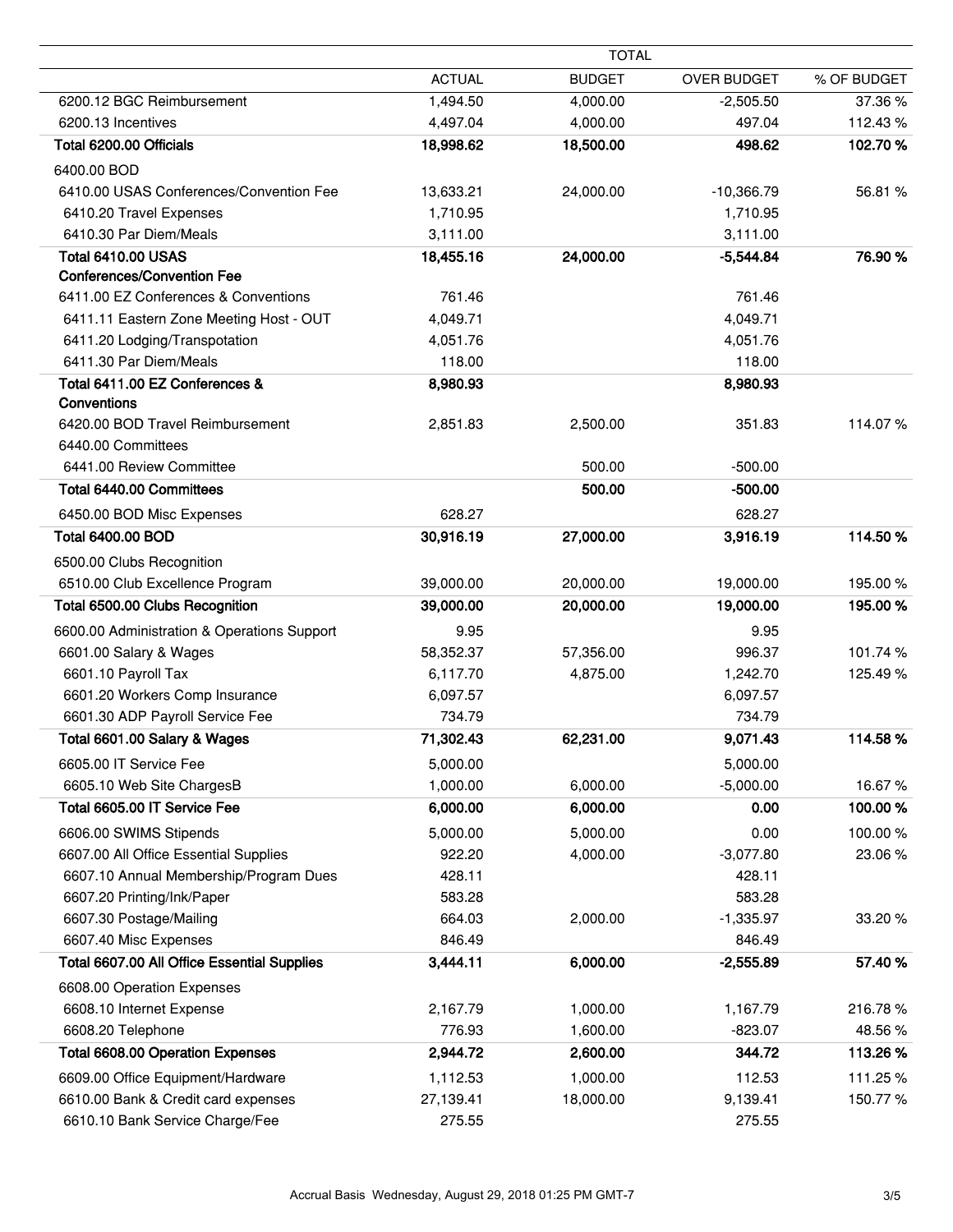| <b>TOTAL</b>                                      |               |               |                    |             |
|---------------------------------------------------|---------------|---------------|--------------------|-------------|
|                                                   | <b>ACTUAL</b> | <b>BUDGET</b> | <b>OVER BUDGET</b> | % OF BUDGET |
| Total 6610.00 Bank & Credit card expenses         | 27,414.96     | 18,000.00     | 9,414.96           | 152.31 %    |
| 6611.00 HOD/BOD Meetings                          | 579.05        |               | 579.05             |             |
| 6611.10 Refreshment - BOD/ LSC                    | 917.77        | 2,750.00      | $-1,832.23$        | 33.37%      |
| Total 6611.00 HOD/BOD Meetings                    | 1,496.82      | 2,750.00      | $-1,253.18$        | 54.43%      |
| 6612.00 Distance Stipends                         | 6,000.00      | 6,000.00      | 0.00               | 100.00%     |
| 6613.00 Zone Dues                                 | 2,888.25      | 2,600.00      | 288.25             | 111.09%     |
| 6614.00 State Filing Fees                         | 100.00        | 100.00        | 0.00               | 100.00%     |
| 6615.00 Hall of Fame                              |               |               |                    |             |
| 6615.10 Hall of Fame dinner payments              |               | $-4,000.00$   | 4,000.00           |             |
| 6615.20 Hall of Fame Dinner - caterer             |               | 3,000.00      | $-3,000.00$        |             |
| 6615.30 HOF - Display                             | 5,000.00      | 5,000.00      | 0.00               | 100.00%     |
| Total 6615.00 Hall of Fame                        | 5,000.00      | 4,000.00      | 1,000.00           | 125.00 %    |
| 6620.00 Professional Service Fee                  | 13,450.00     |               | 13,450.00          |             |
| 6625.00 Monthly Service Fee                       |               |               |                    |             |
| 6625.10 QuickBook Monthly Fee(current)            | 79.60         | 600.00        | $-520.40$          | 13.27 %     |
| 6625.11 QB Fee (old)                              | 19.90         |               | 19.90              |             |
| Total 6625.10 QuickBook Monthly                   | 99.50         | 600.00        | $-500.50$          | 16.58%      |
| Fee(current)                                      |               |               |                    |             |
| Total 6625.00 Monthly Service Fee                 | 99.50         | 600.00        | $-500.50$          | 16.58%      |
| 6630.00 Golden Goggles Dinners                    |               |               |                    |             |
| 6630.10 Golden Goggles Dinner                     |               | 10,000.00     | $-10,000.00$       |             |
| Total 6630.00 Golden Goggles Dinners              |               | 10,000.00     | $-10,000.00$       |             |
| 6635.00 Donation -                                |               | 5,000.00      | $-5,000.00$        |             |
| 6640.00 Other Misc Expenses                       | 0.00          |               | 0.00               |             |
| 6650.00 Metro Run Meets                           |               |               |                    |             |
| 6650.10 Sr. Mets SC                               |               |               |                    |             |
| 6650.12 SrM - SC Meet Entries                     | $-20,094.82$  | $-15,000.00$  | $-5,094.82$        | 133.97%     |
| 6650.13 SrM - SC Admissions & Programs            | $-12,721.00$  | $-9,000.00$   | $-3,721.00$        | 141.34 %    |
| 6690.11 SrM - SC Personnel/Admin/AO               | 5,008.00      | 2,500.00      | 2,508.00           | 200.32%     |
| 6690.12 SrM - SC Pool rental                      | 17,720.00     | 14,000.00     | 3,720.00           | 126.57%     |
| 6690.13 SrM - SC Officials<br>(Evaluator/MR/TLCJ) | 954.00        | 1,250.00      | $-296.00$          | 76.32 %     |
| 6690.14 SrM - SC Refreshments                     | 2,609.82      | 3,000.00      | $-390.18$          | 86.99%      |
| 6690.15 SrM - SC Awards                           | 851.18        | 875.00        | $-23.82$           | 97.28%      |
| 6690.16 SrM - SC Misc Supplies Expenses           | 1,000.00      | 1,000.00      | 0.00               | 100.00%     |
| Total 6650.10 Sr. Mets SC                         | $-4,672.82$   | $-1,375.00$   | $-3,297.82$        | 339.84 %    |
| 6650.20 Sr Mets - LC                              |               |               |                    |             |
| 6650.22 SrM - LC Meet Entries                     | $-15,459.30$  | $-23,000.00$  | 7,540.70           | 67.21 %     |
| 6650.23 SrM - LC Admission & Programs             | $-9,245.00$   | $-10,000.00$  | 755.00             | 92.45%      |
| 6690.21 SrM - LC Personnel/Admin/Ao               | 4,063.80      | 2,500.00      | 1,563.80           | 162.55 %    |
| 6690.22 SrM - LC Pool Rental                      | 17,640.00     | 14,000.00     | 3,640.00           | 126.00%     |
| 6690.23 SrM - LC                                  | 1,363.53      | 1,250.00      | 113.53             | 109.08%     |
| Officials(Evaluator/MR/TLCJ)                      |               |               |                    |             |
| 6690.24 SrM - LC Refreshments                     | 2,196.30      | 3,000.00      | $-803.70$          | 73.21 %     |
| 6690.25 SrM - LC Awards                           | 965.31        | 865.00        | 100.31             | 111.60%     |
| 6690.26 SrM - LC Misc Supplies Expenses           | 677.85        | 1,000.00      | $-322.15$          | 67.79%      |
| Total 6650.20 Sr Mets - LC                        | 2,202.49      | $-10,385.00$  | 12,587.49          | $-21.21%$   |
| 6650.40 Open Water                                |               | $-3,000.00$   | 3,000.00           |             |

÷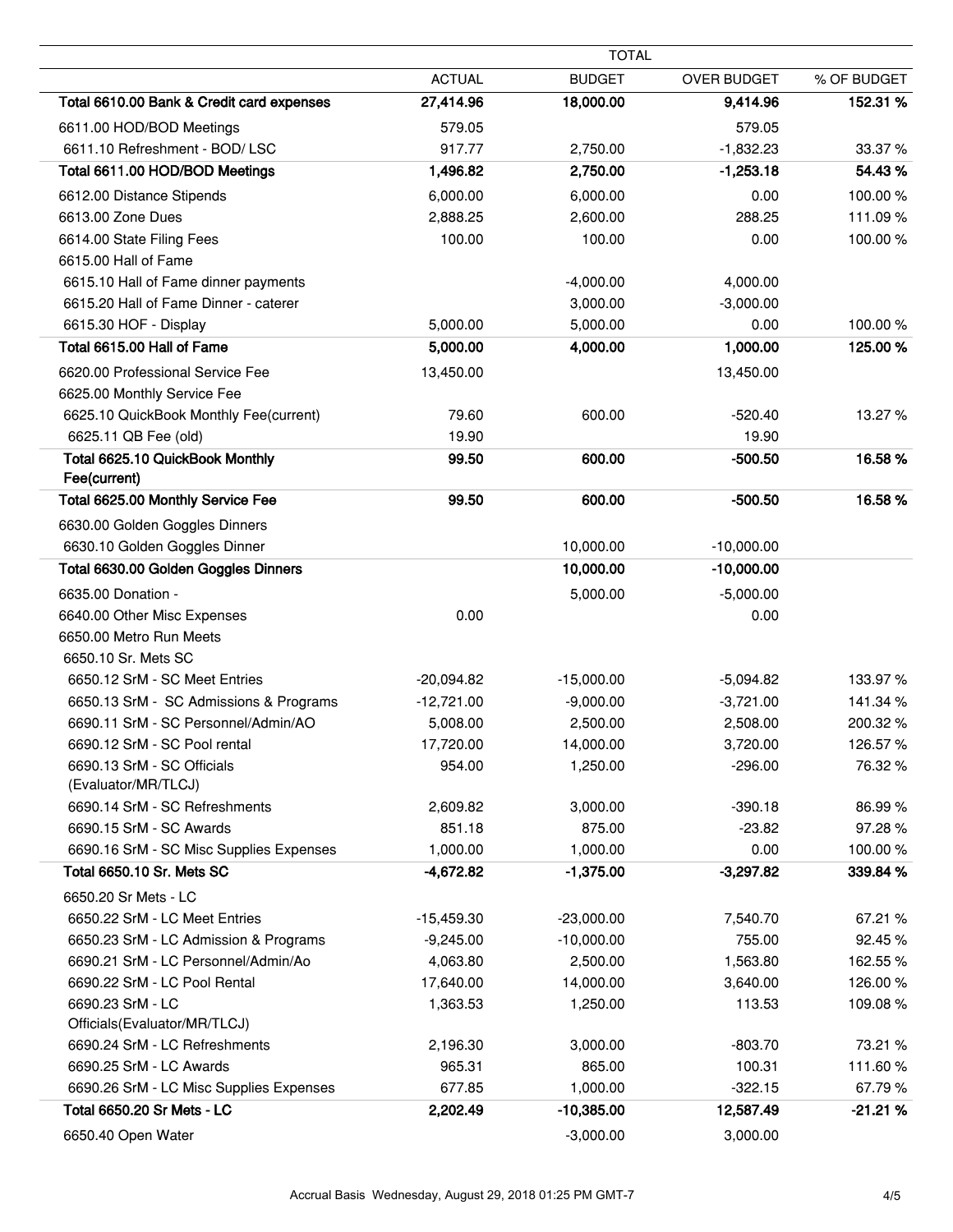|                                                      |               | <b>TOTAL</b>  |                    |             |
|------------------------------------------------------|---------------|---------------|--------------------|-------------|
|                                                      | <b>ACTUAL</b> | <b>BUDGET</b> | <b>OVER BUDGET</b> | % OF BUDGET |
| 6690.41 Open water 5K & 10 K Expenses                |               | 2,000.00      | $-2,000.00$        |             |
| Total 6650.40 Open Water                             |               | $-1,000.00$   | 1,000.00           |             |
| 6650.50 ZQ Meet - SC                                 |               |               |                    |             |
| 6650.51 ZQ Meet Entries                              |               | $-24.000.00$  | 24.000.00          |             |
| 6690.51 ZQ Personnel                                 |               | 3,100.00      | $-3,100.00$        |             |
| 6690.52 ZQ Pool Rental                               |               | 15,000,00     | $-15,000.00$       |             |
| 6690.53 ZQ Officials (Evaluator/MR/TLCJ)             |               | 600.00        | $-600.00$          |             |
| 6690.55 ZQ Awards                                    |               | 1,500.00      | $-1,500.00$        |             |
| 6690.56 ZQ Misc Expenses                             |               | 1,500.00      | $-1,500.00$        |             |
| Total 6650.50 ZQ Meet - SC                           |               | -2.300.00     | 2,300.00           |             |
| Total 6650.00 Metro Run Meets                        | $-2.470.33$   | $-15,060.00$  | 12,589.67          | 16.40%      |
| Total 6600.00 Administration & Operations<br>Support | 143,792.94    | 116,821.00    | 26,971.94          | 123.09%     |
| <b>Total Expenses</b>                                | \$358,651.10  | \$404,546.00  | $$ -45,894.90$     | 88.66%      |
| <b>NET OPERATING INCOME</b>                          | \$150,539.05  | \$50,654.00   | \$99,885.05        | 297.19 %    |
| <b>Other Expenses</b>                                |               |               |                    |             |
| 6700.00 Depreciation                                 | 1,128.79      |               | 1,128.79           |             |
| <b>Total Other Expenses</b>                          | \$1,128.79    | \$0.00        | \$1,128.79         | 0.00%       |
| <b>NET OTHER INCOME</b>                              | $$ -1,128.79$ | \$0.00        | $$ -1,128.79$      | 0.00%       |
| <b>NET INCOME</b>                                    | \$149,410.26  | \$50,654.00   | \$98,756.26        | 294.96%     |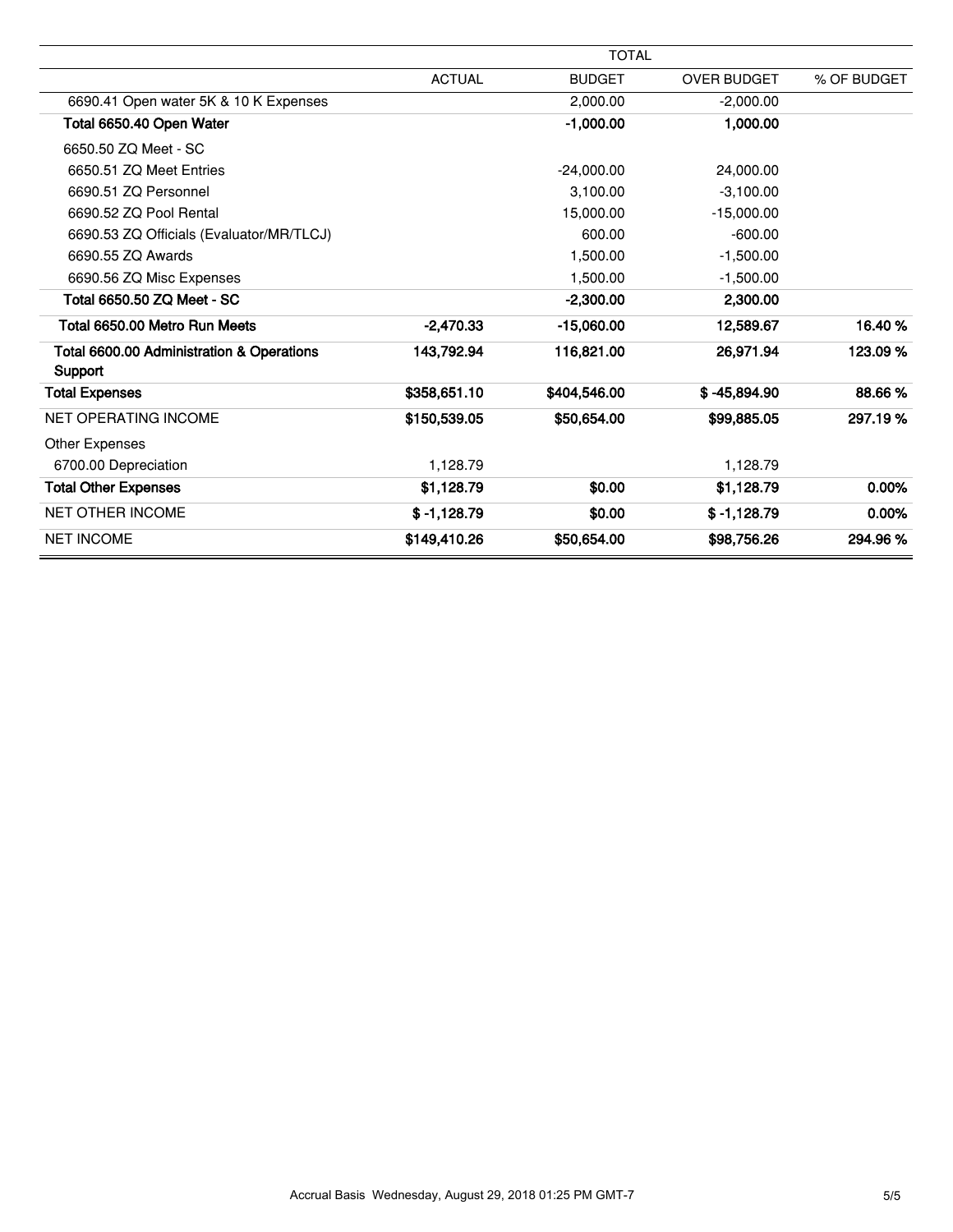### Metropolitan Swimming Inc.

PROFIT AND LOSS COMPARISON

September 1, 2017 - August 29, 2018

|                                    | <b>TOTAL</b>               |                                 |  |  |
|------------------------------------|----------------------------|---------------------------------|--|--|
|                                    | SEP 1, 2017 - AUG 29, 2018 | SEP 1, 2016 - AUG 29, 2017 (PY) |  |  |
| Income                             |                            |                                 |  |  |
| 5000.00 General Income Accts       |                            |                                 |  |  |
| 5001.00 Investment Income          | 0.45                       | 17,187.61                       |  |  |
| 5001.10 Interest Income            | 5,744.93                   | 162.18                          |  |  |
| Total 5001.00 Investment Income    | 5,745.38                   | 17,349.79                       |  |  |
| 5002.00 Fee & Surcharge            |                            |                                 |  |  |
| 5002.10 Sanctions Fee              | 15,075.00                  | 12,450.00                       |  |  |
| 5002.15 Post Meet Fee (20%)        | 313,694.45                 | 294,474.57                      |  |  |
| 5002.18 JO Surcharge               | 5,365.00                   | 8,070.00                        |  |  |
| 5002.19 Silver/Bronze Surcharge    | 13,077.00                  |                                 |  |  |
| Total 5002.00 Fee & Surcharge      | 347,211.45                 | 314,994.57                      |  |  |
| 5005.10 Fines                      |                            |                                 |  |  |
| 5005.17 Admins Fines               | 2,166.00                   | 2,947.80                        |  |  |
| 5005.19 Senior Fines               |                            | 200.00                          |  |  |
| <b>Total 5005.10 Fines</b>         | 2,166.00                   | 3,147.80                        |  |  |
| 5006.00 Registrations              |                            |                                 |  |  |
| 5006.10 Club-Received              | 16,225.00                  | 16,644.00                       |  |  |
| 7006.10 Club-Paid                  | $-6,230.00$                | $-6,160.00$                     |  |  |
| Total 5006.10 Club-Received        | 9,995.00                   | 10,484.00                       |  |  |
| 5006.20 Athlete-Received           | 742,154.00                 | 734,584.00                      |  |  |
| 7006.20 Athlete-Paid               | $-617,013.00$              | $-603,397.00$                   |  |  |
| Total 5006.20 Athlete-Received     | 125,141.00                 | 131,187.00                      |  |  |
| 5006.30 Non Athlete-Received       | 73,290.00                  | 73,728.00                       |  |  |
| 7006.30 Non Athlete-Paid           | $-62,462.00$               | $-61,540.00$                    |  |  |
| Total 5006.30 Non Athlete-Received | 10,828.00                  | 12,188.00                       |  |  |
| 5006.40 Transfers-Received         | 4,150.00                   | 4,280.00                        |  |  |
| Total 5006.00 Registrations        | 150,114.00                 | 158,139.00                      |  |  |
| 5010.00 Bounced Check Fee          |                            |                                 |  |  |
| 5010.10 Bounced Check Fee          | 50.00                      |                                 |  |  |
| Total 5010.00 Bounced Check Fee    | 50.00                      |                                 |  |  |
| 5011.00 Misc - Office              | $-71.68$                   |                                 |  |  |
| 5014.00 Sales                      | 3,975.00                   | 14,412.23                       |  |  |
| Total 5000.00 General Income Accts | 509,190.15                 | 508,043.39                      |  |  |
| <b>Total Income</b>                |                            |                                 |  |  |
|                                    | \$509,190.15               | \$508,043.39                    |  |  |
| <b>GROSS PROFIT</b>                | \$509,190.15               | \$508,043.39                    |  |  |
| Expenses                           |                            |                                 |  |  |
| 6000.00 Zone Meets                 |                            |                                 |  |  |
| 6003.00 Eastern Zone Meet Host     |                            | 52,826.22                       |  |  |
| Total 6000.00 Zone Meets           |                            | 52,826.22                       |  |  |
| 6100.00 Athletics Service Program  |                            |                                 |  |  |
| 6110 Travel Program                | $-5,923.92$                |                                 |  |  |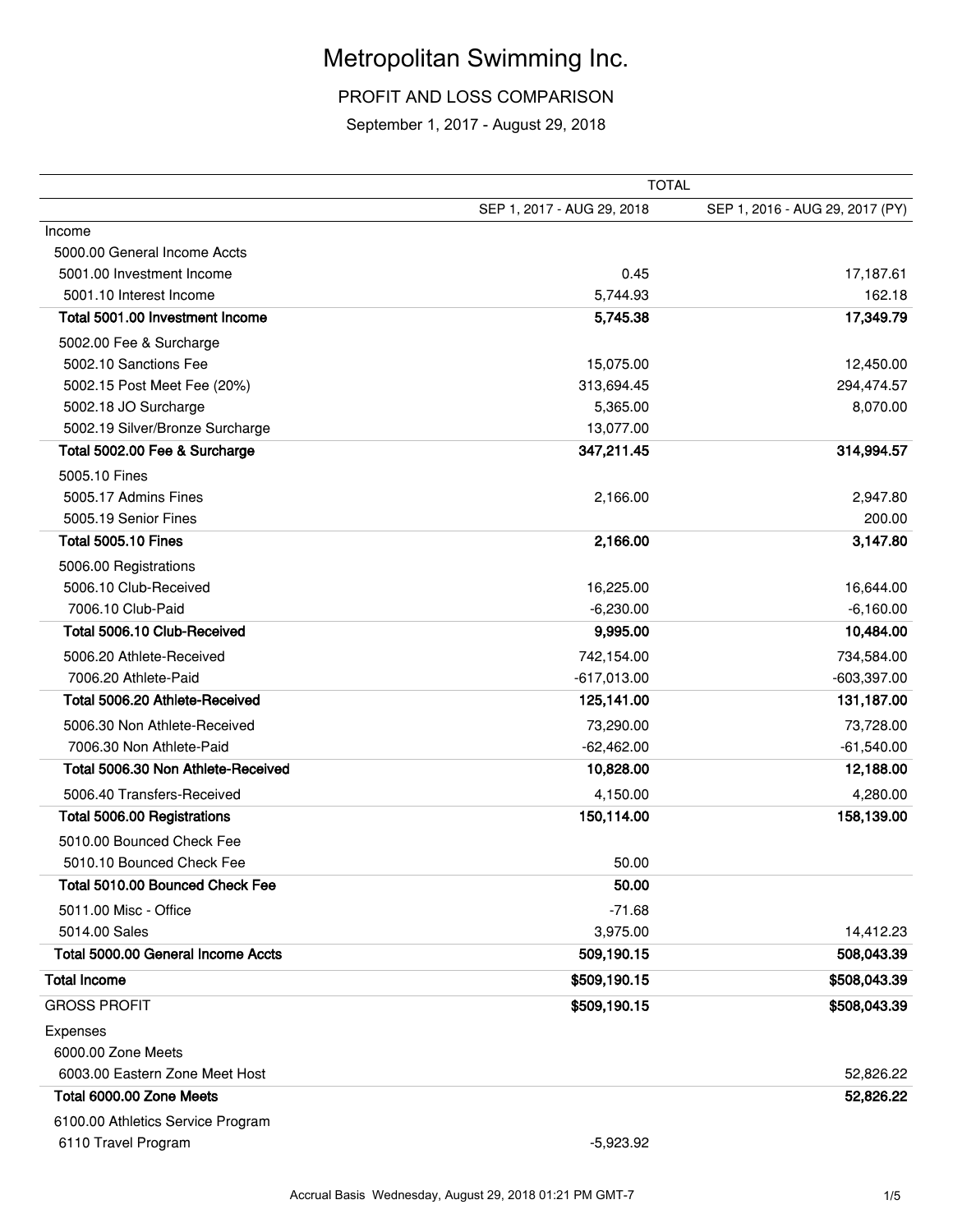| <b>TOTAL</b>                            |                            |                                 |  |
|-----------------------------------------|----------------------------|---------------------------------|--|
|                                         | SEP 1, 2017 - AUG 29, 2018 | SEP 1, 2016 - AUG 29, 2017 (PY) |  |
| 6110.00 Travel Reimbursement            | 5,923.92                   |                                 |  |
| 6110.11 SC Sectional                    | 18,800.00                  | 29,600.00                       |  |
| 6110.12 LC Senior Zone/Sectional        | 4,200.00                   |                                 |  |
| 6110.14 SC NCSA Junior                  | 30,800.00                  | 40,400.00                       |  |
| 6110.15 LC NCSA Junior                  | 2,000.00                   |                                 |  |
| 6110.16 LC Futures                      | 16,000.00                  |                                 |  |
| 6110.18 USA JR National SC              | 11,062.58                  | 3,500.00                        |  |
| 6110.19 USA JR National LC              | 16,800.00                  |                                 |  |
| 6110.22 USA National/Open SC            | 3,600.00                   | 2,356.78                        |  |
| 6110.23 USA National/Open/Phillip66 LC  | 5,000.00                   |                                 |  |
| 6110.30 USA Open Water Champ            | 600.00                     |                                 |  |
| Total 6110.00 Travel Reimbursement      | 114,786.50                 | 75,856.78                       |  |
| 6120.00 Scholarships                    | $-2,100.00$                | $-2,150.00$                     |  |
| 6120.20 Galuzzi Scholarship In          | $-1,000.00$                |                                 |  |
| 7120.10 Joe Stetz Scholarship Awards    | 2,000.00                   | 2,000.00                        |  |
| 7120.30 Galuzzi Scholarship Awards      |                            | 2,000.00                        |  |
| Total 6120.00 Scholarships              | $-1,100.00$                | 1,850.00                        |  |
| 6130.00 Programs                        |                            |                                 |  |
| 6131.00 Age Group Zone Meet             |                            |                                 |  |
| 6131.10 LC Zone                         |                            |                                 |  |
| 6131.11 LC Zone fees collected          | $-47,224.39$               | $-74,231.00$                    |  |
| 6131.12 LC Zone Entry fees              | 5,179.00                   |                                 |  |
| 7131.10 LC Zone Entries Fees Paid       |                            | 5,962.00                        |  |
| 7131.11 LC Zone Uniforms                | 29,154.28                  |                                 |  |
| 7131.12 LC Zone Petty Cash & supplies   | 1,820.44                   | 1,000.00                        |  |
| 7131.13 LC Zone Bus                     | 22,072.93                  | 22,491.00                       |  |
| 7131.14 LC Zone Hotel & meals           | 7,910.03                   | 591.56                          |  |
| 7131.15 LC Zone Board Member Travel     |                            | 1,248.38                        |  |
| Total 6131.10 LC Zone                   | 18,912.29                  | -42,938.06                      |  |
| 6131.20 SC Zone                         |                            |                                 |  |
| 6131.21 SC Zone Entries fees collected  |                            | $-39,397.00$                    |  |
| 7131.20 SC Zone Entries Fee Paid        |                            | 1,686.00                        |  |
| 7131.21 SC Zone Uniforms                |                            | 28,093.33                       |  |
| 7131.22 SC Zone Petty cash & supplies   |                            | 900.00                          |  |
| 7131.23 SC Zone Bus                     |                            | 12,236.50                       |  |
| 7131.24 SC Zone Hotel                   |                            | 31,824.28                       |  |
| 7131.25 SC Zone Board Member travel     |                            | 387.33                          |  |
| 7131.27 SC Zone Chaperone BGC           |                            | 152.50                          |  |
| <b>Total 6131.20 SC Zone</b>            |                            | 35,882.94                       |  |
| Total 6131.00 Age Group Zone Meet       | 18,912.29                  | $-7,055.12$                     |  |
|                                         |                            |                                 |  |
| 6133.00 Diversity Program               | $-731.52$                  | 5,379.69                        |  |
| Total 6130.00 Programs                  | 18,180.77                  | $-1,675.43$                     |  |
| Total 6100.00 Athletics Service Program | 125,943.35                 | 76,031.35                       |  |
| 6200.00 Officials                       |                            |                                 |  |
| 6200.10 Travel Reimbursement            | 8,200.00                   | 7,991.49                        |  |
| 6200.11 Clinic & Training Expenses      | 4,807.08                   | 4,642.07                        |  |
| 6200.12 BGC Reimbursement               | 1,494.50                   | 1,117.00                        |  |
| 6200.13 Incentives                      | 4,497.04                   | 4,849.65                        |  |

 $\overline{a}$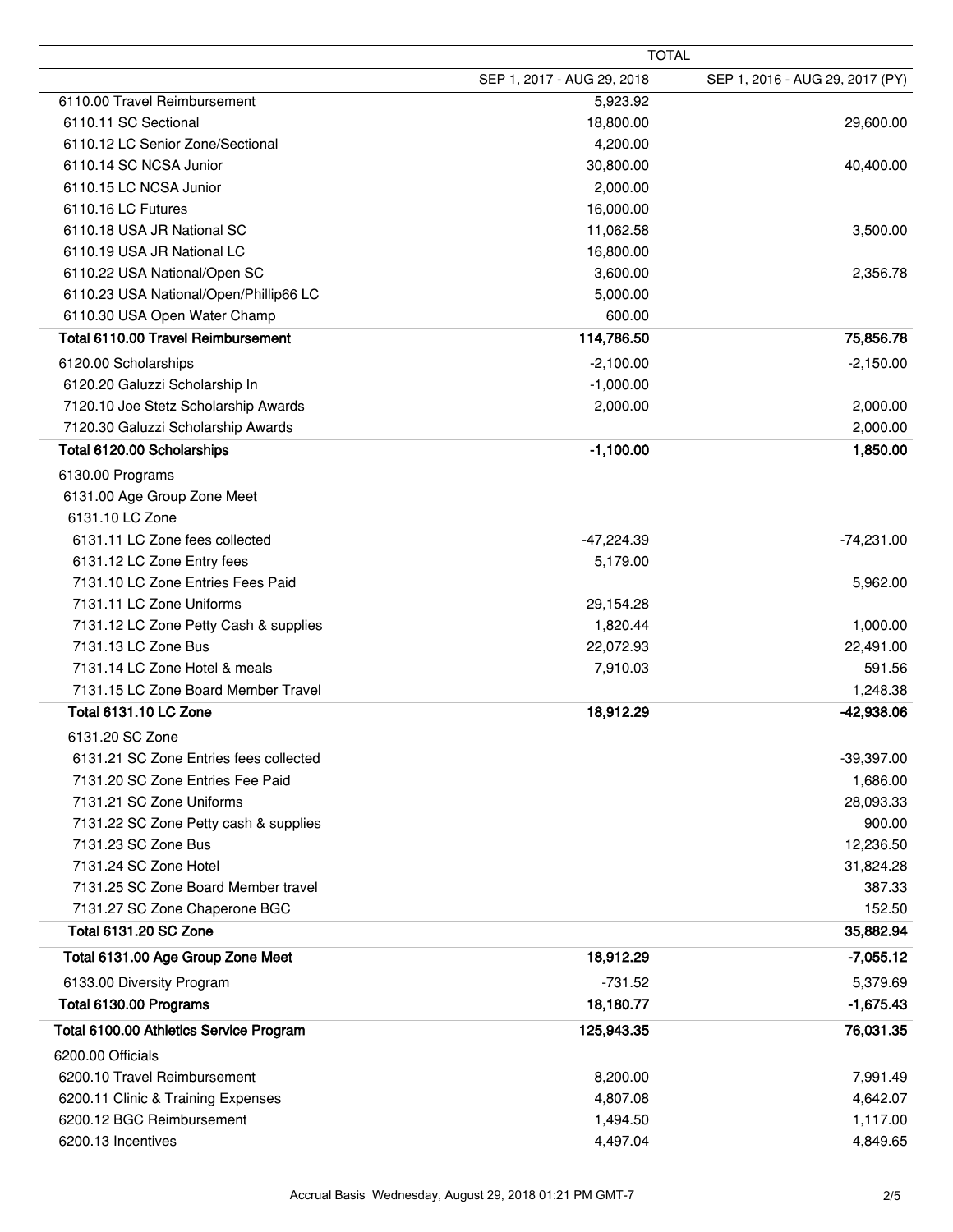| <b>TOTAL</b>                                  |                            |                                 |
|-----------------------------------------------|----------------------------|---------------------------------|
|                                               | SEP 1, 2017 - AUG 29, 2018 | SEP 1, 2016 - AUG 29, 2017 (PY) |
| Total 6200.00 Officials                       | 18,998.62                  | 18,600.21                       |
| 6400.00 BOD                                   |                            |                                 |
| 6410.00 USAS Conferences/Convention Fee       | 13,633.21                  | 28,289.26                       |
| 6410.20 Travel Expenses                       | 1,710.95                   |                                 |
| 6410.30 Par Diem/Meals                        | 3,111.00                   |                                 |
| Total 6410.00 USAS Conferences/Convention Fee | 18,455.16                  | 28,289.26                       |
| 6411.00 EZ Conferences & Conventions          | 761.46                     | 5,201.82                        |
| 6411.11 Eastern Zone Meeting Host - OUT       | 4,049.71                   | 5,143.20                        |
| 6411.20 Lodging/Transpotation                 | 4,051.76                   |                                 |
| 6411.30 Par Diem/Meals                        | 118.00                     |                                 |
| Total 6411.00 EZ Conferences & Conventions    | 8,980.93                   | 10,345.02                       |
| 6420.00 BOD Travel Reimbursement              | 2,851.83                   | 3,752.69                        |
| 6450.00 BOD Misc Expenses                     | 628.27                     |                                 |
| <b>Total 6400.00 BOD</b>                      | 30,916.19                  | 42,386.97                       |
| 6500.00 Clubs Recognition                     |                            |                                 |
| 6510.00 Club Excellence Program               | 39,000.00                  | 31,200.00                       |
| Total 6500.00 Clubs Recognition               | 39,000.00                  | 31,200.00                       |
| 6600.00 Administration & Operations Support   | 9.95                       |                                 |
| 6601.00 Salary & Wages                        | 58,352.37                  | 61,850.04                       |
| 6601.10 Payroll Tax                           | 6,117.70                   | 13,407.34                       |
| 6601.20 Workers Comp Insurance                | 6,097.57                   |                                 |
| 6601.30 ADP Payroll Service Fee               | 734.79                     |                                 |
| Total 6601.00 Salary & Wages                  | 71,302.43                  | 75,257.38                       |
| 6605.00 IT Service Fee                        | 5,000.00                   | 6,000.00                        |
| 6605.10 Web Site ChargesB                     | 1,000.00                   |                                 |
| Total 6605.00 IT Service Fee                  | 6,000.00                   | 6,000.00                        |
| 6606.00 SWIMS Stipends                        | 5,000.00                   | 5,000.00                        |
| 6607.00 All Office Essential Supplies         | 922.20                     | 2,251.88                        |
| 6607.10 Annual Membership/Program Dues        | 428.11                     | 448.40                          |
| 6607.20 Printing/Ink/Paper                    | 583.28                     |                                 |
| 6607.30 Postage/Mailing                       | 664.03                     | 567.81                          |
| 6607.40 Misc Expenses                         | 846.49                     | 762.15                          |
| Total 6607.00 All Office Essential Supplies   | 3,444.11                   | 4,030.24                        |
| 6608.00 Operation Expenses                    |                            |                                 |
| 6608.10 Internet Expense                      | 2,167.79                   | 1,914.63                        |
| 6608.20 Telephone                             | 776.93                     | 760.85                          |
| <b>Total 6608.00 Operation Expenses</b>       | 2,944.72                   | 2,675.48                        |
| 6609.00 Office Equipment/Hardware             | 1,112.53                   | 1,581.88                        |
| 6610.00 Bank & Credit card expenses           | 27,139.41                  | 27,018.26                       |
| 6610.10 Bank Service Charge/Fee               | 275.55                     | 39.65                           |
| Total 6610.00 Bank & Credit card expenses     | 27,414.96                  | 27,057.91                       |
| 6611.00 HOD/BOD Meetings                      | 579.05                     | 1,934.98                        |
| 6611.10 Refreshment - BOD/LSC                 | 917.77                     | 1,668.14                        |
| Total 6611.00 HOD/BOD Meetings                | 1,496.82                   | 3,603.12                        |
| 6612.00 Distance Stipends                     | 6,000.00                   | 7,200.00                        |
| 6613.00 Zone Dues                             | 2,888.25                   | 2,783.25                        |
| 6614.00 State Filing Fees                     | 100.00                     | 125.00                          |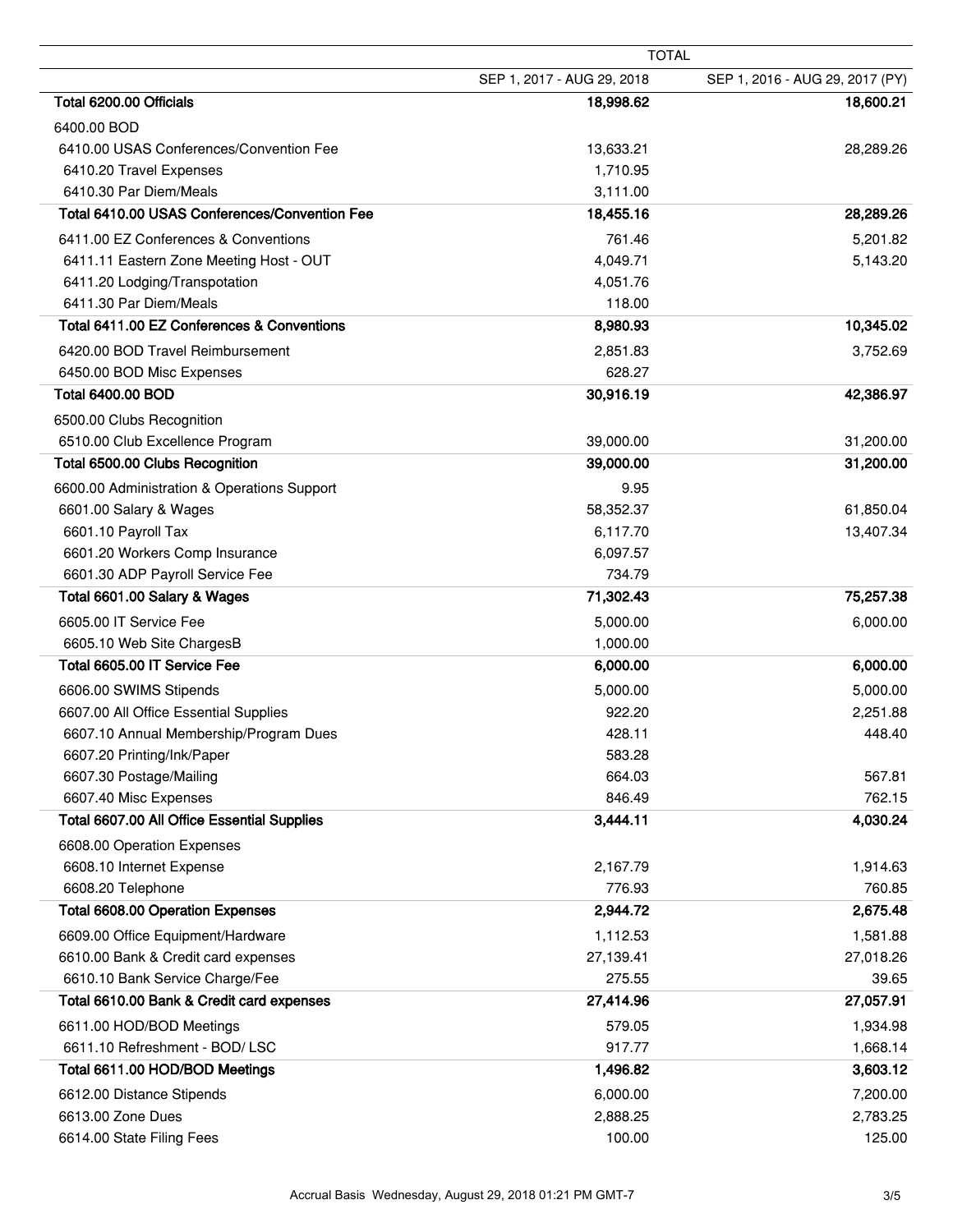|                                                   | <b>TOTAL</b>               |                                 |  |
|---------------------------------------------------|----------------------------|---------------------------------|--|
|                                                   | SEP 1, 2017 - AUG 29, 2018 | SEP 1, 2016 - AUG 29, 2017 (PY) |  |
| 6615.00 Hall of Fame                              |                            |                                 |  |
| 6615.30 HOF - Display                             | 5,000.00                   | 5,000.00                        |  |
| Total 6615.00 Hall of Fame                        | 5,000.00                   | 5,000.00                        |  |
| 6620.00 Professional Service Fee                  | 13,450.00                  |                                 |  |
| 6625.00 Monthly Service Fee                       |                            | 495.00                          |  |
| 6625.10 QuickBook Monthly Fee(current)            | 79.60                      |                                 |  |
| 6625.11 QB Fee (old)                              | 19.90                      | 573.85                          |  |
| Total 6625.10 QuickBook Monthly Fee(current)      | 99.50                      | 573.85                          |  |
| Total 6625.00 Monthly Service Fee                 | 99.50                      | 1,068.85                        |  |
| 6630.00 Golden Goggles Dinners                    |                            | 10,000.00                       |  |
| 6640.00 Other Misc Expenses                       | 0.00                       | 0.00                            |  |
| 6650.00 Metro Run Meets                           |                            |                                 |  |
| 6650.10 Sr. Mets SC                               |                            |                                 |  |
| 6650.12 SrM - SC Meet Entries                     | $-20,094.82$               | $-17,346.46$                    |  |
| 6650.13 SrM - SC Admissions & Programs            | $-12,721.00$               | $-9,863.00$                     |  |
| 6690.11 SrM - SC Personnel/Admin/AO               | 5,008.00                   | 6,403.06                        |  |
| 6690.12 SrM - SC Pool rental                      | 17,720.00                  | 15,720.00                       |  |
| 6690.13 SrM - SC Officials (Evaluator/MR/TLCJ)    | 954.00                     |                                 |  |
| 6690.14 SrM - SC Refreshments                     | 2,609.82                   | 3,212.35                        |  |
| 6690.15 SrM - SC Awards                           | 851.18                     | 830.27                          |  |
| 6690.16 SrM - SC Misc Supplies Expenses           | 1,000.00                   |                                 |  |
| Total 6650.10 Sr. Mets SC                         | $-4,672.82$                | $-1,043.78$                     |  |
| 6650.20 Sr Mets - LC                              |                            |                                 |  |
| 6650.22 SrM - LC Meet Entries                     | $-15,459.30$               | $-18,318.43$                    |  |
| 6650.23 SrM - LC Admission & Programs             | $-9,245.00$                | $-8,264.00$                     |  |
| 6690.21 SrM - LC Personnel/Admin/Ao               | 4,063.80                   | 7,113.88                        |  |
| 6690.22 SrM - LC Pool Rental                      | 17,640.00                  | 16,640.00                       |  |
| 6690.23 SrM - LC Officials (Evaluator/MR/TLCJ)    | 1,363.53                   | 3,642.00                        |  |
| 6690.24 SrM - LC Refreshments                     | 2,196.30                   | 2,405.23                        |  |
| 6690.25 SrM - LC Awards                           | 965.31                     |                                 |  |
| 6690.26 SrM - LC Misc Supplies Expenses           | 677.85                     |                                 |  |
| <b>Total 6650.20 Sr Mets - LC</b>                 | 2,202.49                   | 3,218.68                        |  |
| 6650.50 ZQ Meet - SC                              |                            | 0.00                            |  |
| 6650.51 ZQ Meet Entries                           |                            | $-13,310.52$                    |  |
| 6650.52 ZQ Admissions & Programs                  |                            | $-6,010.01$                     |  |
| 6690.51 ZQ Personnel                              |                            | 4,252.35                        |  |
| 6690.52 ZQ Pool Rental                            |                            | 18,000.00                       |  |
| 6690.53 ZQ Officials (Evaluator/MR/TLCJ)          |                            | 617.23                          |  |
| 6690.54 ZQ Meals & Travel                         |                            | 3,434.61                        |  |
| 6690.55 ZQ Awards                                 |                            | 779.54                          |  |
| Total 6650.50 ZQ Meet - SC                        |                            | 7,763.20                        |  |
| Total 6650.00 Metro Run Meets                     | $-2,470.33$                | 9,938.10                        |  |
| Total 6600.00 Administration & Operations Support | 143,792.94                 | 161,321.21                      |  |
| <b>Total Expenses</b>                             | \$358,651.10               | \$382,365.96                    |  |
| <b>NET OPERATING INCOME</b>                       | \$150,539.05               | \$125,677.43                    |  |
| <b>Other Expenses</b>                             |                            |                                 |  |
| 6700.00 Depreciation                              | 1,128.79                   | 1,041.96                        |  |